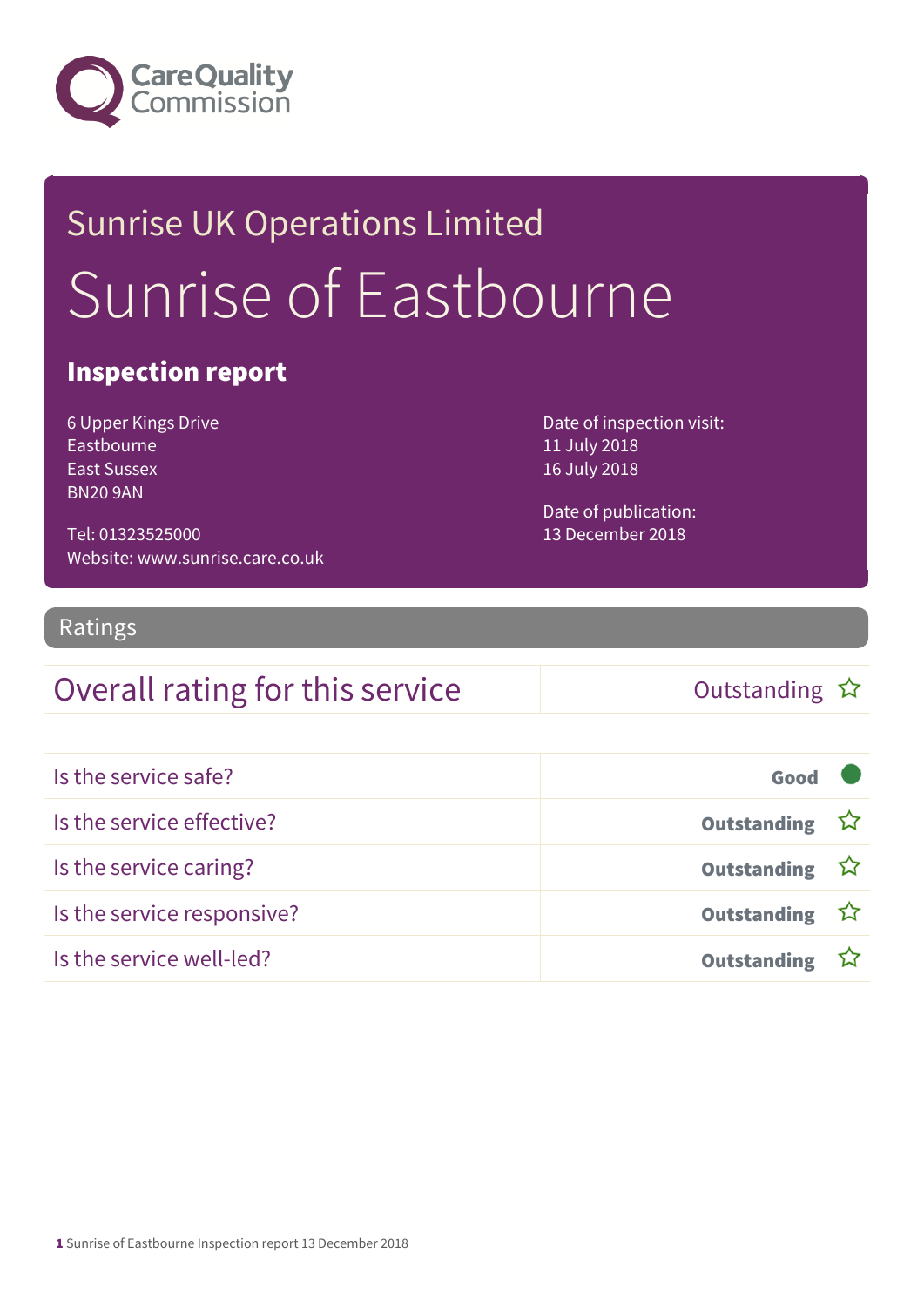## Summary of findings

### Overall summary

The comprehensive inspection took place on 11 July 2018 and 16 July 2018 and was unannounced.

Sunrise of Eastbourne is a 'care home.' People in care homes receive accommodation and nursing or personal care as a single package under one contractual agreement. CQC regulates both the premises and the care provided, and both were looked at during this inspection. Sunrise Eastbourne is a purpose-built location and is registered to support and provide accommodation for up to 107 people. At the time of the inspection there were 90 people living at the home. Sunrise of Eastbourne provides care and support for older people with various needs such as dementia and nursing. Sunrise of Eastbourne is described as a community which is divided into two neighbourhoods. The care home accommodates people across two separate neighbourhoods, both of which have separate adapted facilities. The home includes the Assisted Living neighbourhood which provides care and nursing for people dependant on their level of need and the Reminiscence neighbourhood which specialises in providing care for people living with dementia.

Sunrise of Eastbourne was last inspected in December 2016. The service was rated as Good in the domains of Safe, Effective, Responsive and Well-led. The service received a rating of Outstanding in Caring. At the current inspection the services overall rating had improved to Outstanding. The current inspection was undertaken because of changes to the providers registration. The providers Sunrise UK Operations Ltd and Sunrise Senior Living Ltd are dual registered and are both jointly responsible for managing the regulated activities at the single location, Sunrise of Eastbourne.

Sunrise of Eastbourne had a registered manager who had been in post since January 2015. A registered manager is a person who has registered with the Care Quality Commission (CQC) to manage the service. Like registered providers, they are 'registered persons'. Registered persons have legal responsibility for meeting the requirements in the Health and Social Care Act 2008 and associated Regulations about how the service is run.

People received exceptionally effective care, based on best practice by staff with an in-depth knowledge of their care and treatment needs. People were supported by clinical governance process that looked continuously to explore areas of leading practice and drive improvements for people's quality of life. The service looked for, and promoted, innovative approaches to the delivery of care and support. Staff had very good skills in managing and reducing risk and keeping people safe whilst promoting people to lead fulfilling lives and minimise restrictions on their freedom. People received their medicines safely and on time from staff who were trained and assessed to manage medicines safely.

People received high standards of kind and compassionate care. People and their relatives told us the staff were extremely caring, kind, attentive and dedicated in their approach, which was evident throughout the inspection. They commended the exceptional quality of the care they received. We observed one person's comments which stated, "The care home that everyone would wish for their most beloved." People's dignity and independence was protected, and the provider had given significant consideration, and promotion to,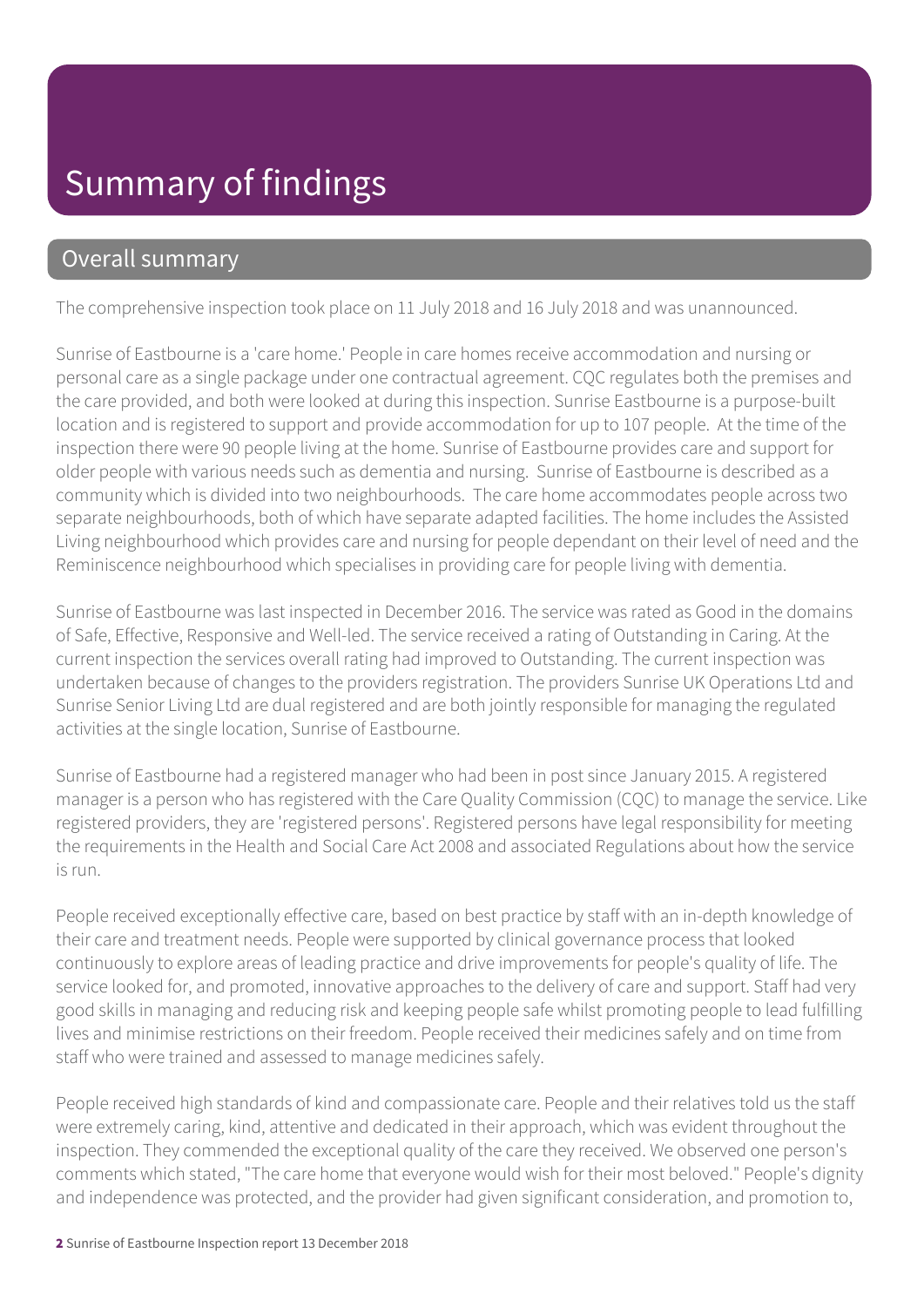#### people's diversity.

The service promoted the use of care champions in areas such as dementia, falls, wound care and equality and diversity, amongst others, who actively supported staff to ensure people were cared for in a way that promoted their wellbeing. The management and staff were proactive in working in partnership with professionals to enhance people's health and wellbeing as well as staff's knowledge and skills. There was a strong and dedicated focus on training and continued development for staff. The provider was excellent in ensuring that staff applied their learning and training into practice to deliver person-centred care that met people's individual needs.

Staff were encouraged and supported to continuously improve their practices through specialist training, developing leadership skills, and seeking out guidance and information on best practices within the care sector. Staff worked very well together to ensure continuity of care and spoke highly of the support staff across the service gave each other. Staff worked hard to establish and maintain a strong and visible personcentred culture.

People received high quality food from award winning catering staff that ensured that it was of the highest nutritional value to promote people's physical wellbeing. People were offered an outstanding variety of options, while people who required additional support, such as those living with dementia or those with specialist dietary needs were supported using safe and creative methods.

People received a very responsive service. Staff went above and beyond to ensure people's needs and wishes were at the centre of everything they did. There was an extensive and varied range of social activities and opportunities. People used up-to-date and care-focused technology to enhance their physical, emotional and mental wellbeing. People's care was very personalised and staff demonstrated an enthusiasm and responsibility to ensure that people's individual needs and outcomes were met. Staff had individual roles and the service appointed a number of care champions who led on specific areas of support. The provider was extremely proactive in its supporting of people to engage and be involved. The provider had established outstanding links to other care organisations and partners, with local community groups and had initiated schemes that fully involved people at the service as well as engaging members of the public.

Staff were trained to be aware of signs of abuse and were encouraged to report concerns, which were investigated. A robust recruitment process was in place to make sure people were cared for by suitable staff. People knew how to raise concerns and were confident any concerns would be listened and responded to. Any concerns or complaints were investigated with actions identified to make improvements.

Staff were extremely knowledgeable about issues around consent and the Mental Capacity Act 2005. Staff sought people's consent for their care and treatment and ensured they were supported to make as many decisions as possible. Where people lacked capacity, relatives, friends and relevant professionals were involved in best interest decision making.

The management of the service promoted an open culture and actively promoted inclusiveness amongst staff and people. The registered manager was passionate about driving improvement and demonstrated clear values and principles by which she ran the service. The provider and registered manager had implemented robust quality monitoring systems which they continually reviewed and evaluated to improve people's care. People received a consistently high standard of care because staff and management put people first and at the heart of the service. People, relatives and professionals spoke highly about the exceptional quality of care.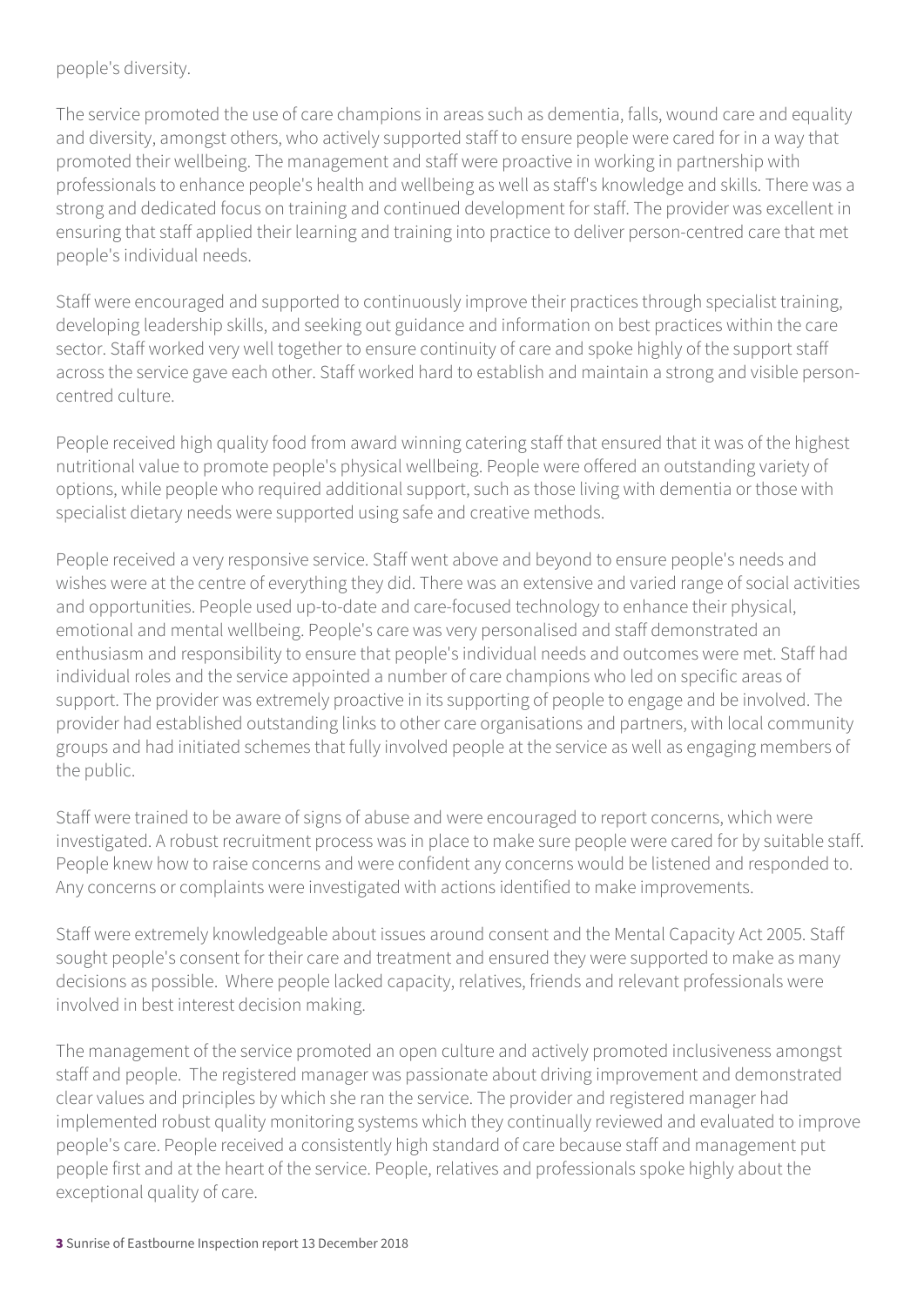### The five questions we ask about services and what we found

We always ask the following five questions of services.

### Is the service safe? Good

The service was consistently safe

Sufficient numbers of skilled and experienced staff ensured people were safe and well-cared for. Staff knew how to report concerns regarding a person's safety or if they suspected abuse.

Risks were identified and monitored and there were assessments in place to ensure people's safety. There were safe systems in place to manage, store, administer and dispose of medicines.

People were protected by safe infection control measures. The provider had learned lessons and looked to make improvements in service delivery when things had gone wrong

### Is the service effective? In the service effective?

The service was very effective.

Staff had the specialist knowledge and skills required to meet people's needs. There was an innovative approach to ensure that staff put their learning into practice to deliver care that meets people's individual needs.

The provider was meeting the requirements of the Deprivation of Liberty Safeguards (DoLS). Staff had a good understanding of the Mental Capacity Act 2005. This ensured that people's rights were protected in relation to making decisions about their care and treatment.

The provider was creative in looking at ways people were supported to eat and drink, sufficient to their needs. People had access to specialist health care professionals and received appropriate assessments and interventions.

People's individual needs, including those living with dementia, were met by the design, adaption and decoration of the service.

#### Is the service caring? The service caring  $\hat{X}$

The service was exceptionally caring



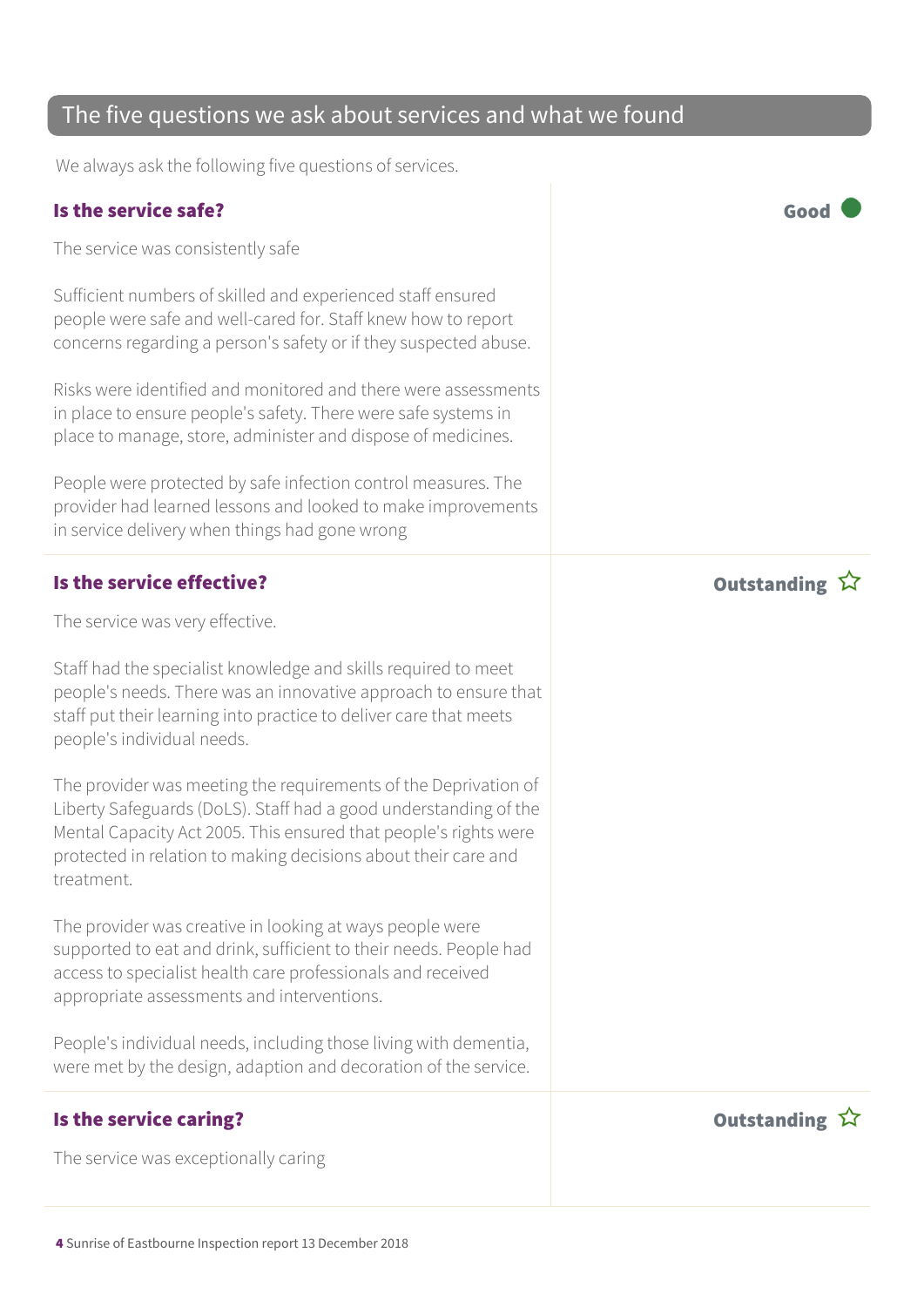People were supported by extremely kind and caring staff who knew their preferences and needs very well and who went the extra-mile to offer both practical and emotional support.

People had a quality of life which enhanced their well-being and physical health.

The service was inclusive of all individuals and provided very personalised care. People received kind, compassionate care and their dignity and independence was upheld.

People led dignified lives and were treated with respect and could make decisions about their care and treatment. People were actively involved in their care and their independence was consistently promoted.

### Is the service responsive? The service responsive?

The service was exceptionally responsive

People received exceptionally person-centred care from staff who knew about each persons life and what mattered to them. People were actively involved in their care planning.

People had access to a varied range of meaningful activities and events to ensure that they led fulfilled, purposeful lives. They were supported by staff who often went above and beyond to achieve excellent outcomes for people.

People were supported with compassion and dignity at the end of their lives.

### Is the service well-led? Outstanding

The service was well led to a very high standard

The management led staff by example and had set high standards for the care and support people received. There was a positive, person-centred culture. People were central to decisions that affected their lives and were at the heart of the service provided.

The provider had implemented robust quality assurance systems which were consistently reviewed to drive improvement in people's care. The service demonstrated that it was consistent in its high performance with an ethos of continuous learning for all staff.

The management was forward-thinking and looked to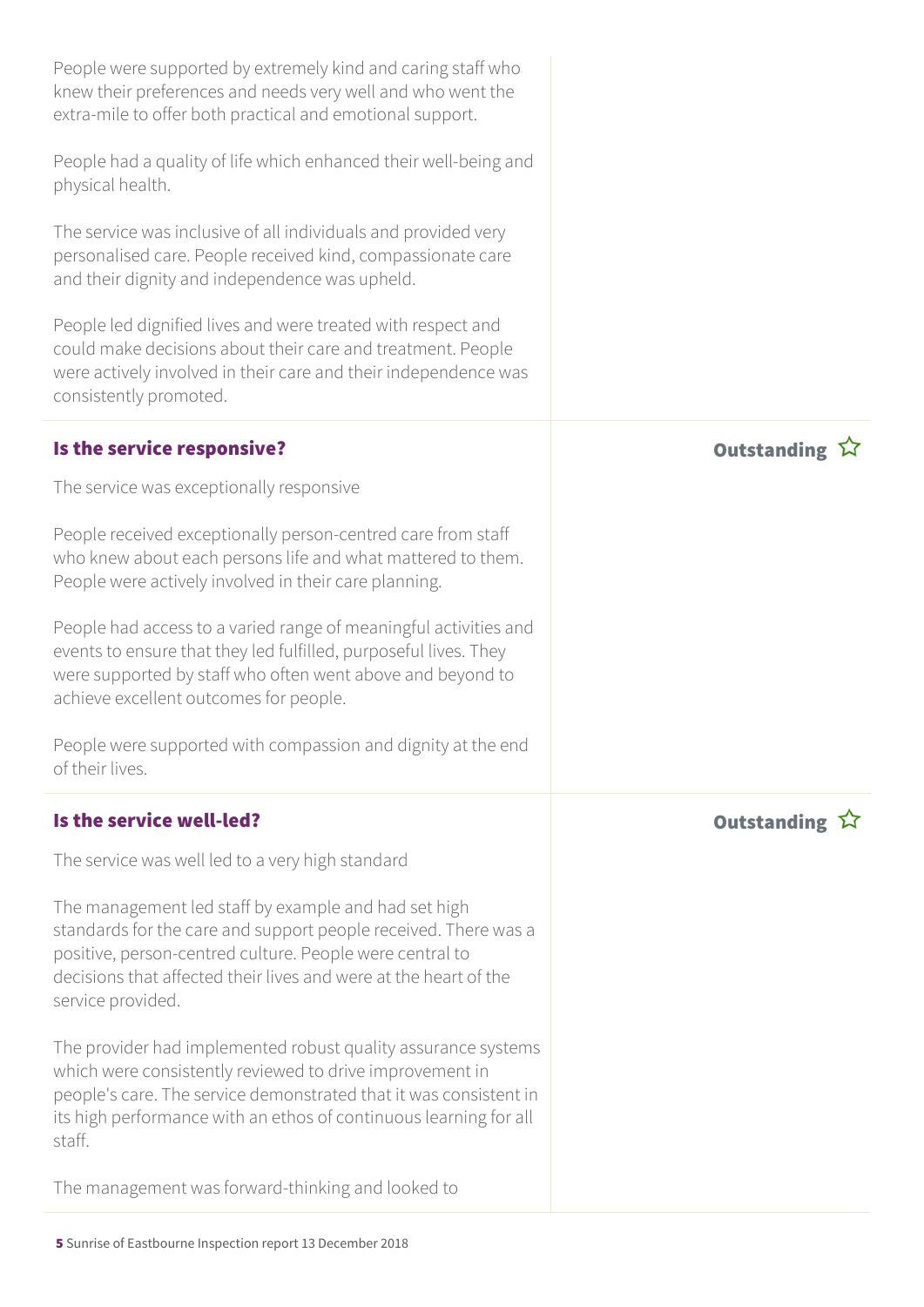implement current best practice throughout the service. They maintained excellent links with the community and external organisations in the drive to maintain high standards of care, and provide stimulating engagement, for people.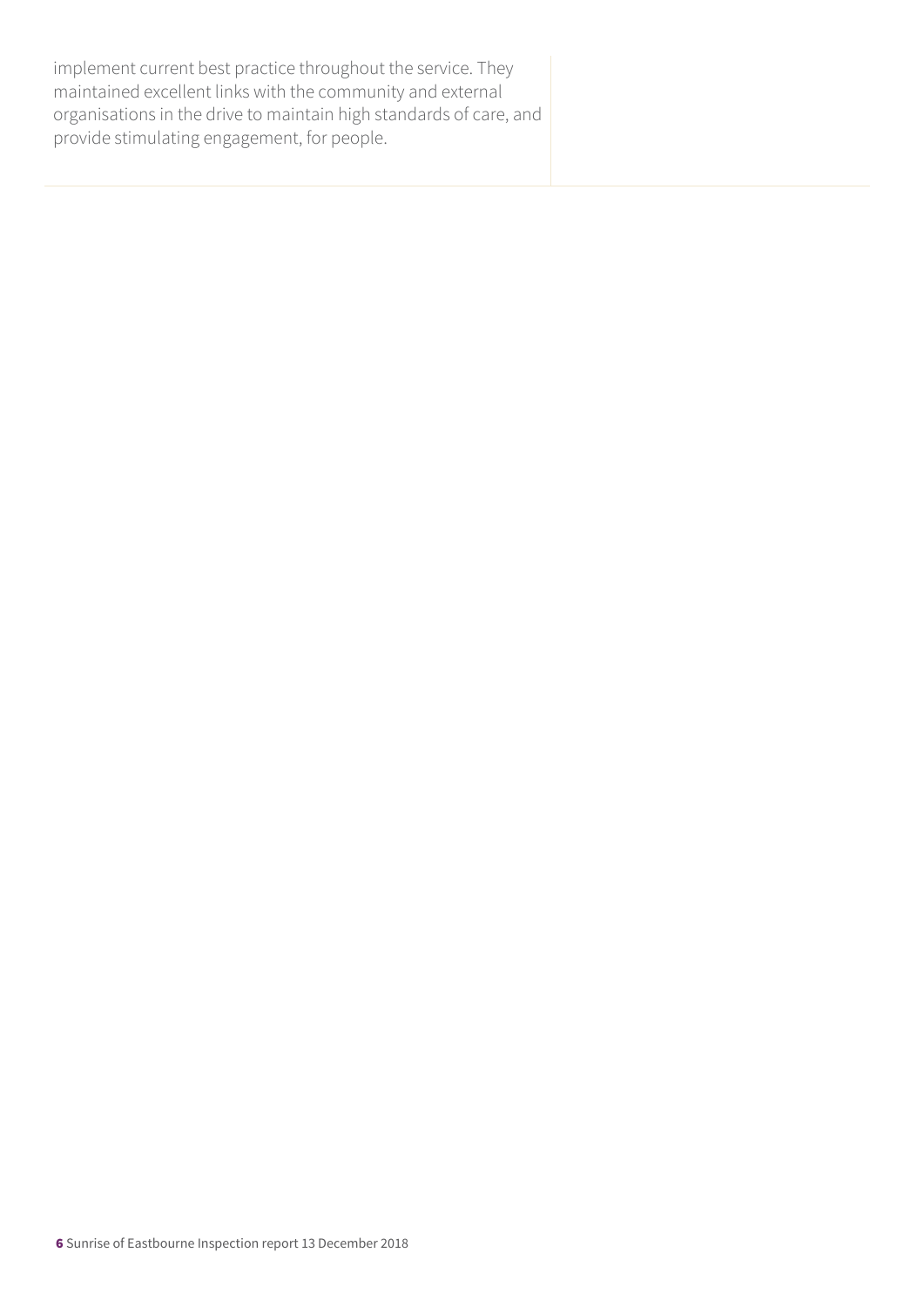

## Sunrise of Eastbourne Detailed findings

## Background to this inspection

We carried out this inspection under Section 60 of the Health and Social Care Act 2008 as part of our regulatory functions. This inspection was planned to check whether the provider is meeting the legal requirements and regulations associated with the Health and Social Care Act 2008, to look at the overall quality of the service, and to provide a rating for the service under the Care Act 2014.

This inspection took place on 11 and 16 July 2018 and was unannounced. The inspection team consisted of three inspectors and two experts by experience in dementia care and older peoples care. An expert by experience is a person who has personal experience of using or caring for someone who uses this type of care service.

Before the inspection, we reviewed information available to us about this service. We requested that the provider complete a Provider Information Return (PIR). This is information we require providers to send us at least once annually to give some key information about the service, what the service does well and improvements they plan to make. This was received from the provider. We also checked the information that we held about the service and the service provider. This included previous inspection reports and statutory notifications sent to us by the provider about incidents and events that had occurred at the service. A notification is information about important events, which the service is required to send to us by law. We used all this information to decide which areas to focus on during our inspection.

We spoke with 21 people living at Sunrise and 14 staff members. This included the registered manager, the assisted living and reminiscence co-ordinators, care workers, registered nurses and kitchen staff. We also spoke with seven relatives and visitors. We also spoke to three healthcare professionals following the inspection. Not everyone was able to tell us about their experiences of living at Sunrise, therefore we used the Short Observational Framework for Inspection (SOFI). SOFI is a way of observing care to help us understand the experience of people who could not talk with us.

We spent time looking at care records for seven people. We looked at the files of nine staff members and reviewed the records relating to areas such as the management of medicines, provision of training, safeguarding procedures, risk assessments, incidents and accidents quality assurance systems and complaints.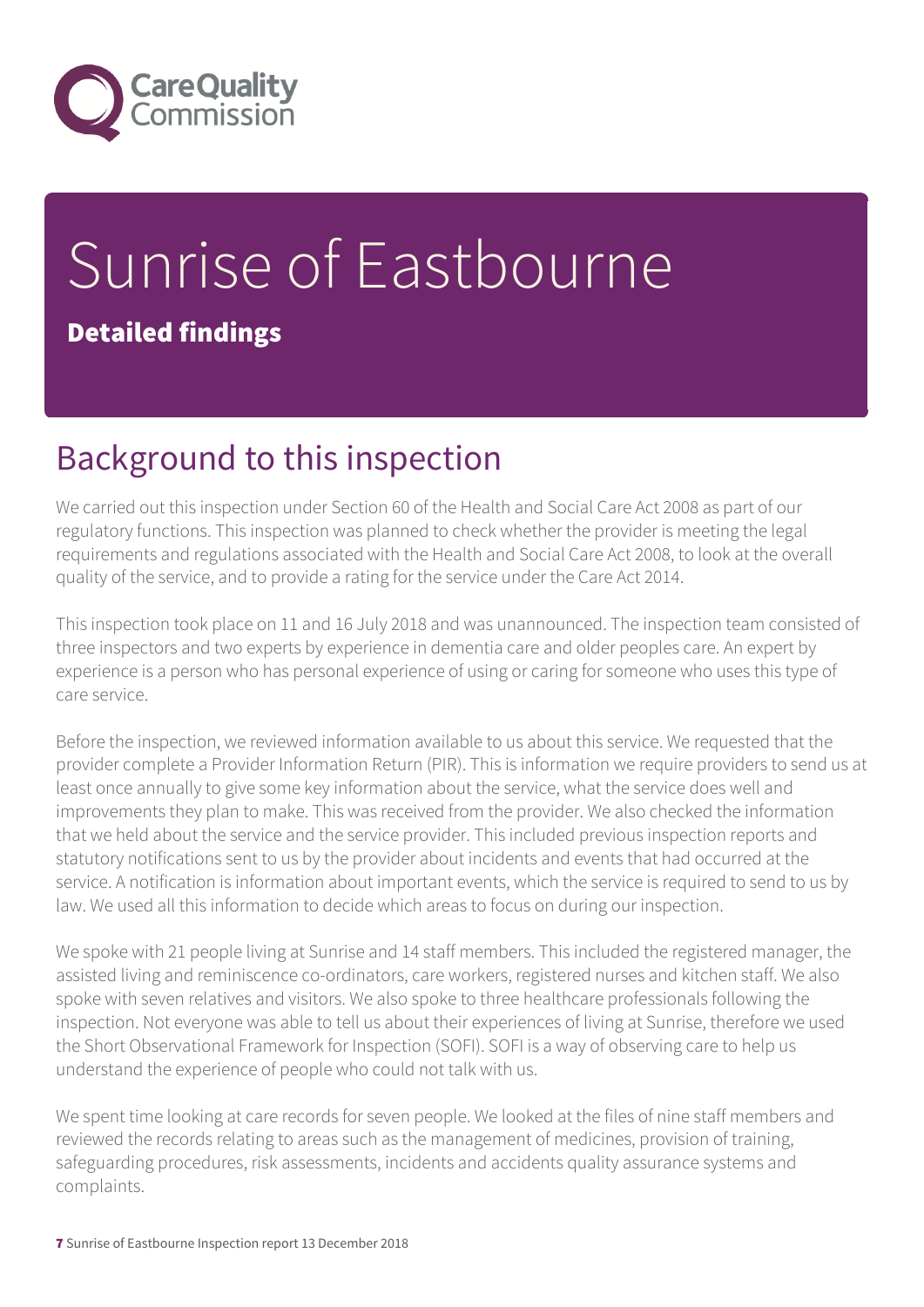## Our findings

People were safe because a safety culture was embedded at the service. People told us they felt completely safe living at Sunrise. One person told us, "I always feel extremely safe. The staff make us feel safe." Systems were in place to help protect people from the risk of harm or abuse. Staff demonstrated a very good understanding of how to recognise and report safeguarding concerns. Staff were very open about the need to learn from experiences to ensure continued safe practices. One staff member told us, "It is just about being open and educating others, learning from others and improving care. It is a learning experience for us all." Staff had access to policies and procedures for Safeguarding, whistle blowing, consent, non-restraint, health and safety and the Mental Capacity Act to provide guidance on to how to deliver safe, consistent practices.

Appropriate checks had been completed prior to staff commencing employment that included proof of identity, employment references and employment histories. These had ensured that staff were suitable to work in the health and social care sector. This had been checked with the Disclosure and Barring Service (DBS). The DBS helps employers make safer recruitment decisions and helps prevent unsuitable people from working with vulnerable groups of people. Documentation confirmed that all nurses employed had registration with the Nursing and Midwifery council (NMC) which were up to date.

Staff had good skills in managing and reducing risk whilst promoting people to lead fulfilling lives and minimise restrictions on their freedom. Staff had a good understanding of people's needs and supported people to safely use equipment to assist with their mobility and maintain their independence. Staff were aware of the importance of enabling people to continue to take risks as part of an independence lifestyle. For example, one person was at high risk of falls and a detailed assessment identified the risk factors specific to them, and the support they needed to ensure that independence with their mobility was maintained and prompted. This included guidance for staff on how to provide emotional reassurance with their fear of falling and improve their confidence, while maintaining advice and guidance from the falls team to ensure physical mobility was sustained. Another person who moved to the service because of continued falls at home was supported by staff in mitigating risks to prevent further falls but was also encouraged to preserve independence with their mobility as much as possible. The person's relative told us, "The staff keep an eye on my mother, but allow her to walk around independently." Risk assessments were regularly reviewed by management staff to ensure they provided current guidance for staff. People received pre-move assessments and full medical reports are received from GP's. People's wellbeing was reviewed a month after they moved in to ensure that they could continue to be safely supported, and to ensure that other people were not at risk.

Evidence based tools were used to assess people's needs and identify if people were at risk of developing pressure sores, of falling, malnutrition and dehydration. For example, where people were at risk of choking and had difficulties with swallowing, they had been referred to the speech and language therapist for advice. Staff had undertaken training on supporting people to manage these risks and personalised care plans gave specific advice for minimising these risks, such as information on how people required their food to be pureed to ensure safe nutritional intake. We saw this during our observations of the lunchtime meal as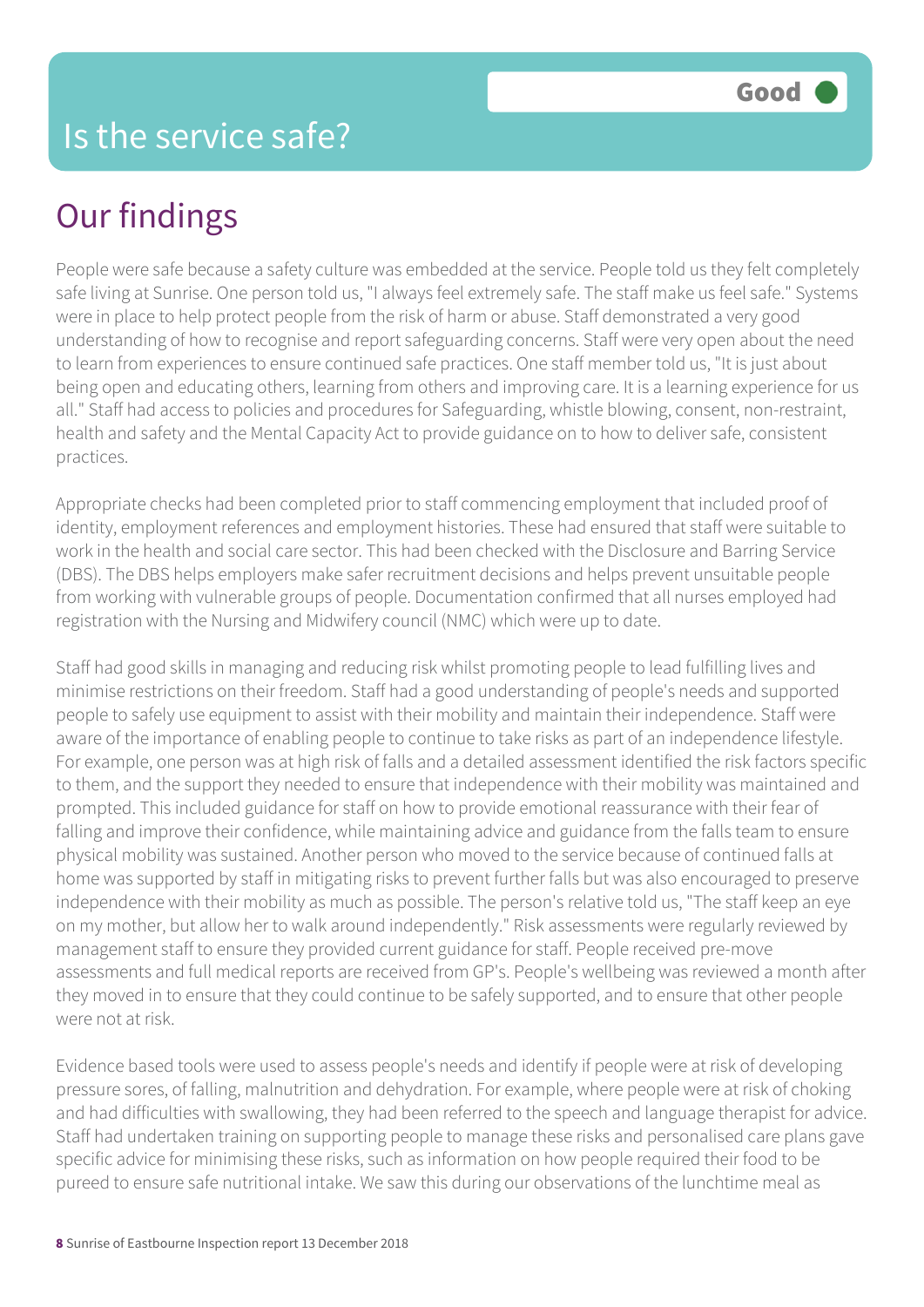people with specific nutritional guidelines, received their food according to the guidance within their risk assessments.

Risks associated with the safety of the environment and equipment were identified and managed appropriately. Regular checks to ensure fire safety had been undertaken and people had personal emergency evacuation plans which informed staff of how to support people to evacuate the building in the event of an emergency. Equipment was also regularly checked and maintained to ensure that people were supported to use equipment that was safe.

There was a strong and stable workforce to ensure that the physical, emotional and social needs of people were met. A 'daily labour tool' was used to determine the levels of staff needed each week. This was a method to calculate staffing requirements based on the number of hours people require to undertake their support. The provider said that they recruited 12% of staff over what was required to ensure that needs were met fully. Care levels were regularly re-assessed. We observed sufficient numbers of staff throughout the inspection and staff were deployed adequately when required. Staff received the same training programmes and were therefore able to move seamlessly between both wings of the service. By having sufficient directly employed staff, as well as an internal bank of casual staff, the provider could reduce the need to employ agency staff. The impact of this was that people received good continuity of care and staff's knowledge of people's needs always improved.

People were receiving their medicines safely by registered nurses and trained medication technicians who had their competence regularly assessed. Staff were trained to administer medicines, and recording within Medication Administration Records (MAR) was consistent and accurate. Medicines were ordered, administered and stored safely. A system was in place to ensure that people's medicines were reviewed with their GP regularly. Medication profiles were seen for each person that detailed their preferences on how they wished to receive their medication. Specific instructions were recorded where people required assistance to administer or swallow their medication. Some people could manage some medicines themselves and appropriate systems were in place to support them to do this safely. Self-medication risk assessments had been completed that documented people's understanding and ability to recognise and differentiate medicines, along with their purpose. People's ability to continue to self-medicate were reassessed every three months to ensure that person could, and wished to, continue with this practice. People had guidance and individual protocols for when to offer and administer any prescribed 'as and when required' (PRN) medicines. Auditing systems were in place to ensure that the system for medicine administration worked effectively and any issues could be identified and addressed. We observed lunch time medicines administered safely and in line with policies and individual requirements. For example, a person's medicine to support them to live with Parkinson's, which is time critical for managing this condition effectively, was administered exactly at the time their care plan stated. Records showed that any decisions to administer medicines covertly had been taken in line with the Mental Capacity Act 2005.

People were cared for in a clean, hygienic environment and control measures were in place to minimise risks of cross infection. We observed staff using protective equipment such as gloves and aprons to reduce cross infection risks. Staff had a firm understanding of infection control procedures. Records confirmed that a regular cleaning regime was in place. Staff had undertaken infection control training and infection control audits were carried out to ensure that standards were maintained and any improvements made.

Incidents and accidents were recorded and reviewed by the registered manager to ensure all appropriate steps were taken to minimise risks. For example, if a person had experienced a fall or accident, staff would support the person's immediate well-being by ensuring that basic vitals like blood pressure and heart rate were recorded and analysed, with additional monitoring put in place to ensure the person remained safe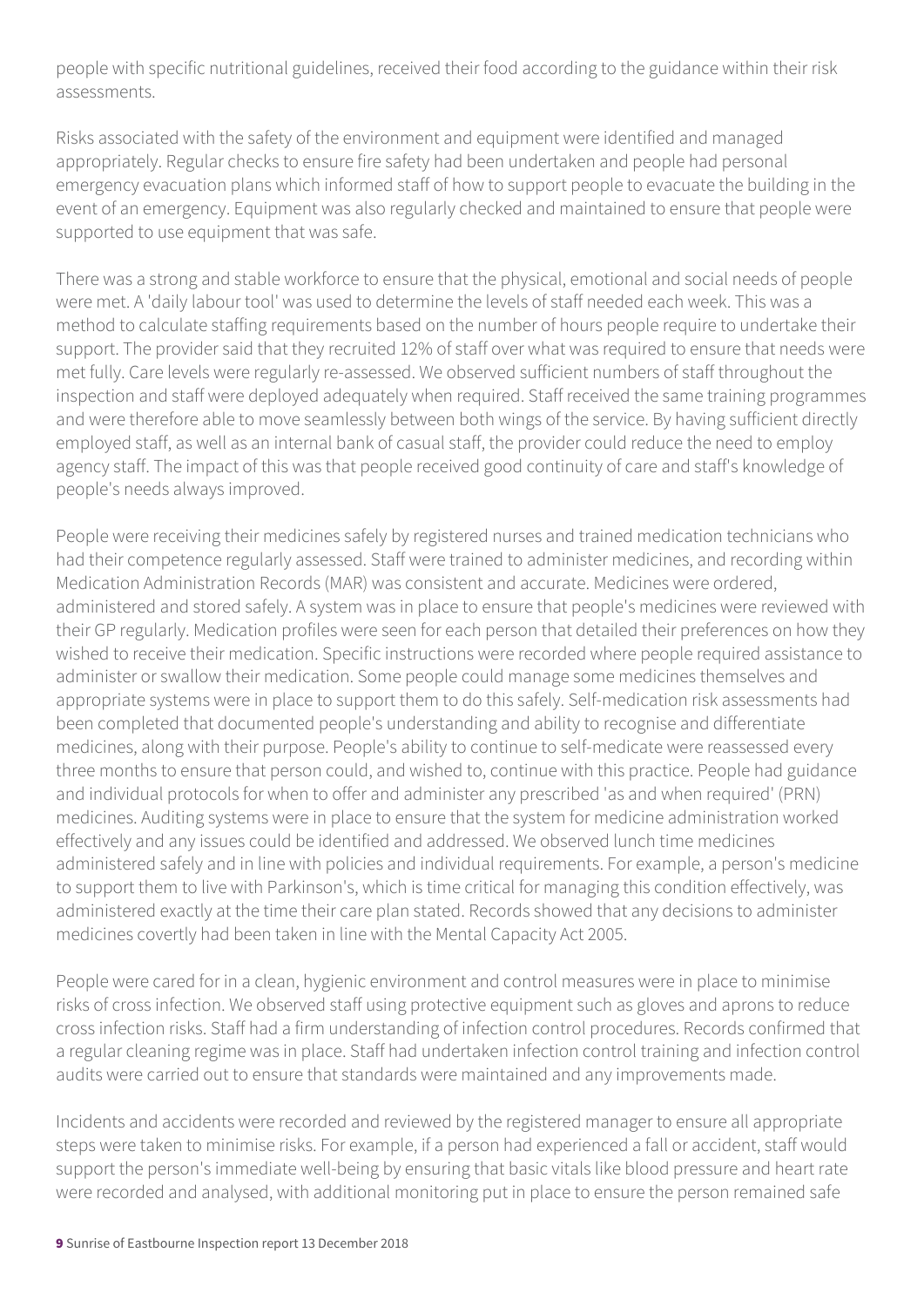and healthy. Issues were identified and both immediate ongoing changes were made to prevent further incidents occurring. Staff described discussing incidents and accidents in handovers and team meetings to ensure that learning was identified and communicated between staff. One staff member told us, "This improves all of our practice as they bring back learning which is disseminated to all staff to improve practice consistently. This all helps to keep people safe."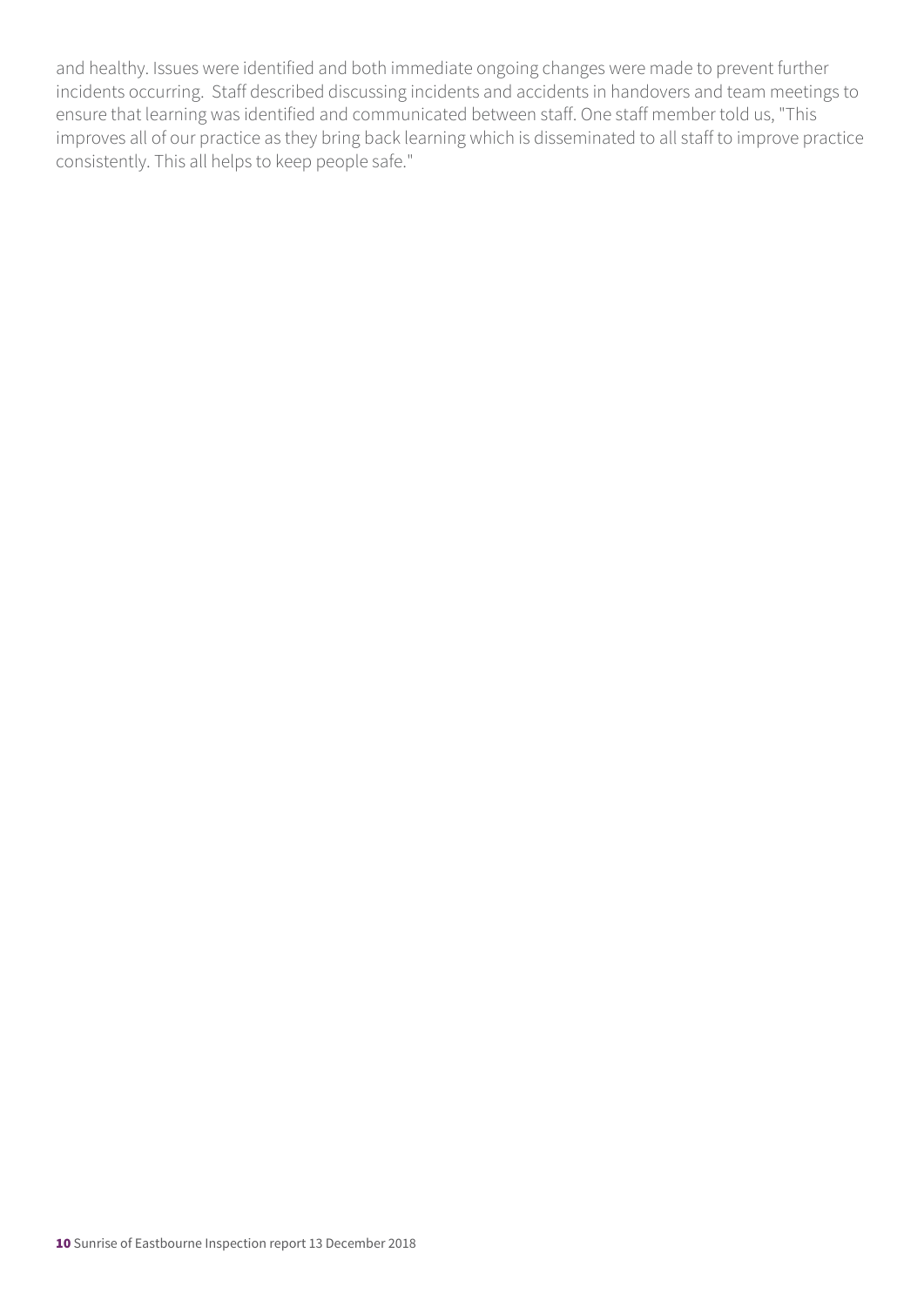## Is the service effective?

## Our findings

People received an exceptionally effective service. People were supported by clinical governance process that looked continuously to explore areas of leading practice and drive improvements for people's quality of life. The service looked for, and promoted, innovative approaches to the delivery of care and support. An occupational therapist worked alongside therapy assistants to deliver a new Memory Care Strategy for people living with dementia. This programme worked in partnership with a university to pilot a Cognitive Rehabilitation programme, that had shown to reduce the cognitive decline of people. People in the service had been identified to benefit from the programme. The service had implemented the Cognitive Rehab Implementation Programme that had shown to reduce the cognitive decline of older people by establishing goals that are important to them in supporting them to maintain their lifestyle.

Another example was the service's collaborative approach to the prevention and treatment of wound care. This also demonstrated the impact that one of the service's champions roles had for people. The lead wound care nurse and the wound champion, had introduced best practice and innovative techniques into the service's treatment of people's wounds. One person had developed a heal ulcer during a hospital admission that had been assessed by specialists as being non-healing and potentially requiring invasive surgery. In addition to implementing dietary changes and the installation of equipment, the nursing team were trained by orthopaedic practitioners in delivering specialist exogen therapy treatment. Exogen therapy uses ultrasound techniques to speed up healing. The impact of this was that, following months of treatment from staff using the new therapy, and working in partnership with the tissue viability nurse, the person's wound healed, allowing them to retain full mobility and enhanced physical wellbeing.

Another person had moved to the service with long standing leg ulcers. This left the person living with poor mobility, continuous leg pain and the need for ongoing pain relief. Staff worked through various clinical options to identify the most effective treatment. The impact of this approach led to the person no longer having a dependency on pain relief and being able to walk independently around the service and participate in activities. Staff work collaboratively with external partners that specialised in wound healing services, that used evidence based approaches to chronic wound healing. Staff's dedication to wound care had led to improved prevention, and a noted reduction in cases, of pressure area damage. One health professional we contacted told us that staff were, "Very attentive to what we say and instructions we give they follow up on."

People's wellbeing had been enhanced through the providers introduction of other care champions in areas such as dementia, falls and equality and diversity. Staff who had taken on these roles had brought best practice into the home, shared their learning, acted as role models for other staff, and supported them to ensure people received excellent care and treatment. There was a dedicated infection control champion who, through research of best practice and specialist guidance, had been instrumental in introducing new ways of improving infection control, and as a result integrating this into staff training. The training educated staff on the link between good hydration in care homes and the prevention of infections that lead to sepsis. Infection control audits demonstrated that the provider had been successful in the sustained prevention of common infections throughout the service because of this approach. People were supported to access a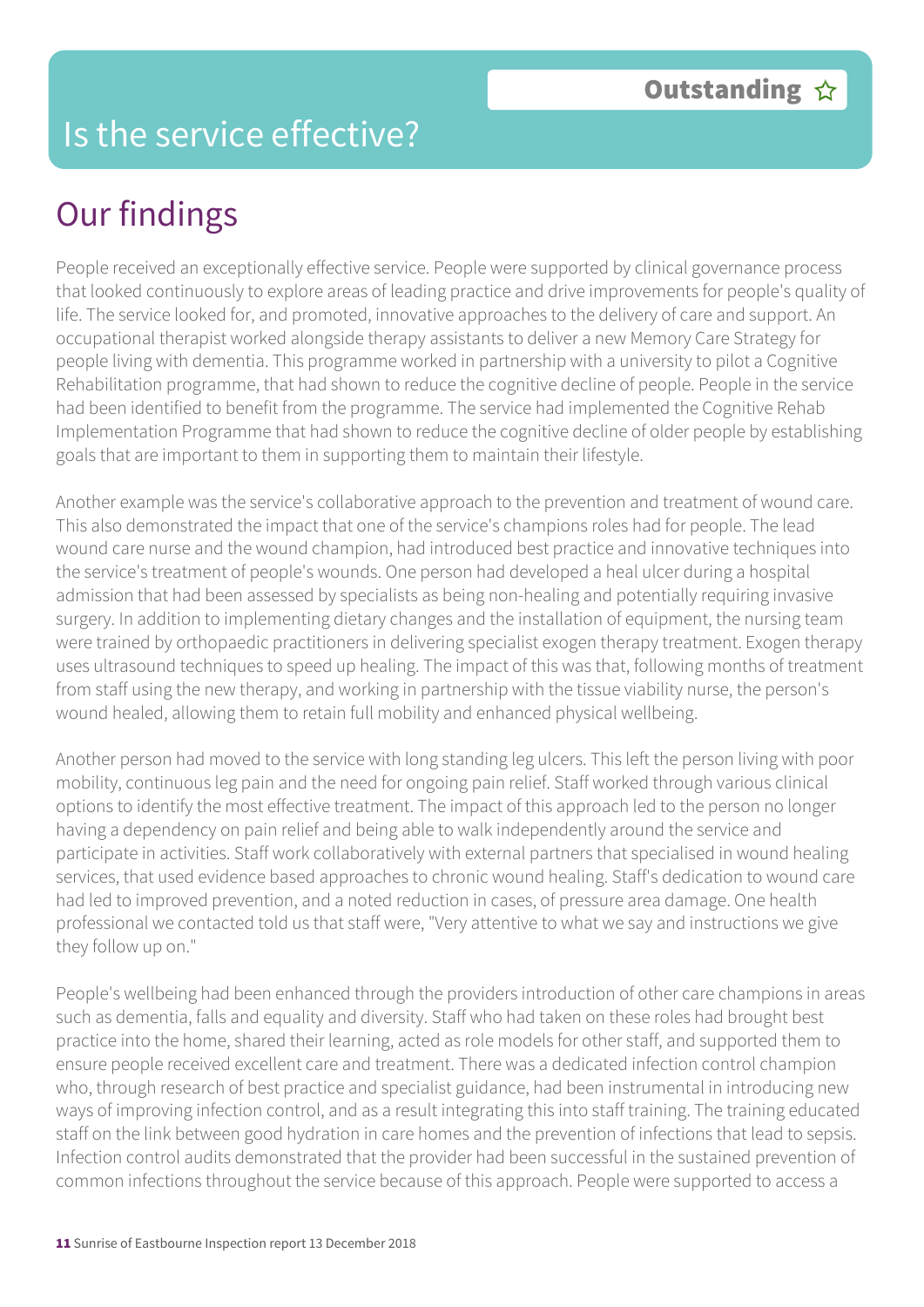variety of healthcare services to improve and maintain their physical and mental wellbeing, including physiotherapy and occupational therapists, dieticians, mental health services, advocacy groups, tissue viability nurses and speech and language therapists. Staff were proactive in ensuring that aftercare support was provided following specialist healthcare input. People's relatives and professionals told us that staff were exceptionally skilled in meeting the needs of people and spoke highly about the care and support at the home. One professional told us, "I found my patients always well looked after with personalised comprehensive care plans and my medical recommendations were always introduced and communicated in a timely manner."

People's care had greatly benefitted from the providers dedicated focus on training and development of staff. Staff had developed excellent skills to meet the specific needs of the people. Staff undertook dementia pathways training, an extended learning programme to ensure they had sufficient knowledge and skills to support people with dementia. Feedback from staff was overwhelmingly positive of the impact and effectiveness of this training. One staff member told us, "I am now able to understand body language better and can identify non-verbal clues to how people are feeling." Relatives had also been supported to access the provider's virtual dementia training to increase their awareness and knowledge of the condition and to see how staff were supporting their family members. The impact of the dementia pathway training was reflected in the quality assurance audits undertaken by the provider. Since its introduction, the service has seen a reduction in the use of anti-psychotic medication and distressed behaviour. Records showed that staff maintained a very high compliance standard in completing training in areas such as moving and handling, safeguarding and infection control. Staff completed specialist training in areas such as dysphagia and leg ulcer care. One staff member told us, "The training here really supports you to do job well, we have regular refreshers so we don't become complacent and we can learn new things. I find the training has supported my development but mainly improved the care I give to people." New staff attended a corporate induction programme which included training, shadowing experienced staff at the home and completion of the care certificate. The provider was robust in implementing competency checks and assessments to ensure staff training had been effective and that they possessed a good level of understanding before commencing their roles. One staff member told us, "Training improves all of our practices, as legislation and ways of working change, and it keeps our practice up to date and ensures residents have the best most up to date care."

People were highly complementary about the food delivered by a national award-winning chef and catering team. One person told us that the meals the chef presented were, "so tasty and attractive." The provider employed a Head of nutrition and hydration who ensured that food within the service met high nutritional standards. Staff ensured that people on the dementia unit had protected mealtimes to ensure their emotional wellbeing was promoted. Staff ensured that dining tables were not set up too early to avoid unnecessary confusion with people who were living with dementia. Staff were employed effectively during mealtimes to ensure that people who required enhanced support, such as people who were living with dementia, received it. Staff would plate up different foods and show it to people so they could make their specific choices, as they may have had difficulty remembering choices made earlier. Creative methods had been introduced to encourage those who people who were reluctant to eat. Following research completed by the director of memory care, the service introduced a project where specific stimulating aromas such as biscuits, bread and coffee, were specifically filtered through areas of the service. The providers research had identified that people living with dementia often forget or refuse to eat and drink regularly, which can increase their delirium and lead to rapid weight loss. The impact of the introduction of this system, was that people's appetites were stimulated to help them reconnect to food.

People's specific dietary needs relating to conditions such as diabetes and high cholesterol had been supported through specialist input. The kitchen staff held information for each person that identified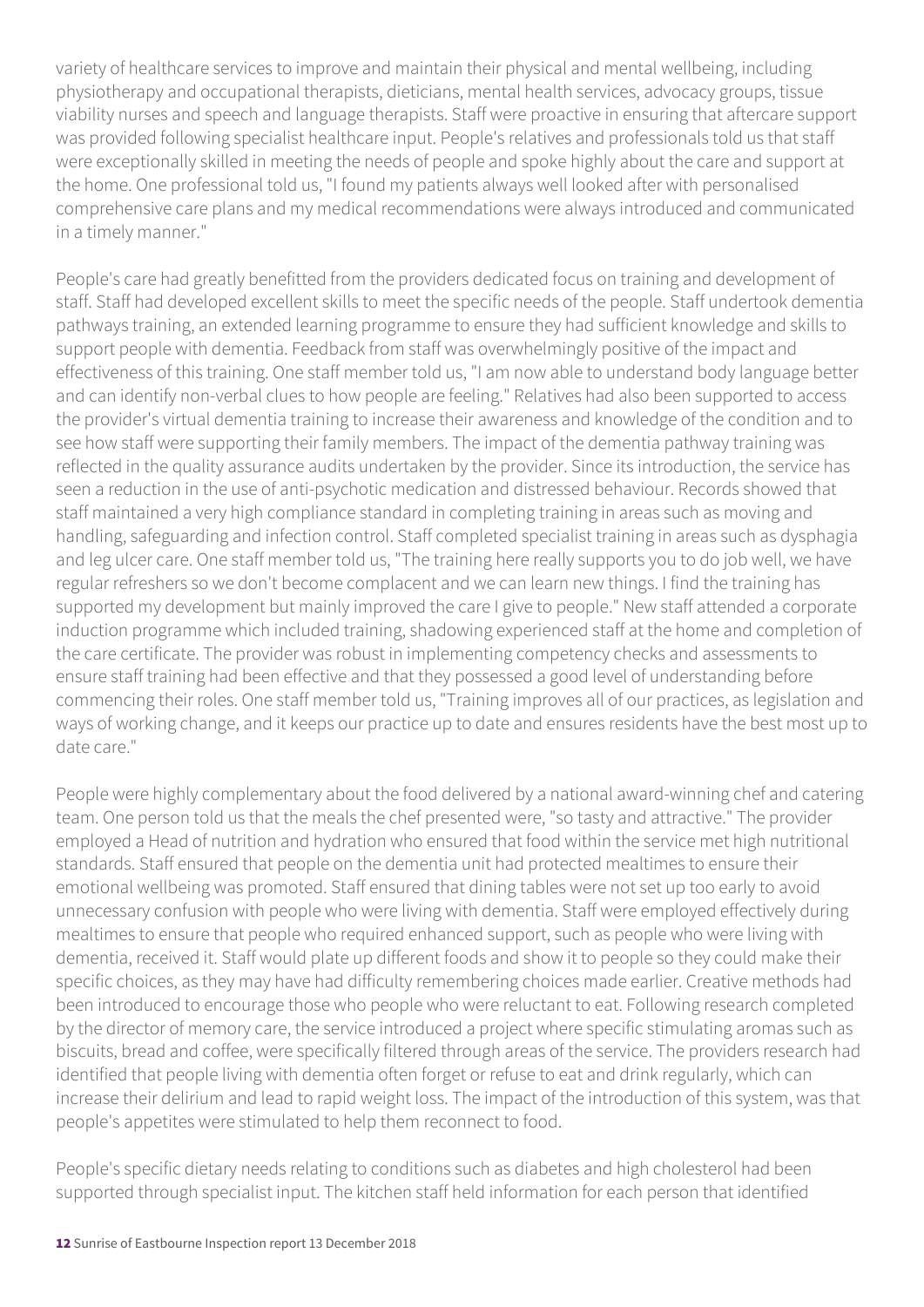people's preferences and the individual risks with their nutrition which was updated monthly. The chef told us, "Before residents move in we get dietary notifications from the hospital, from the Speech and Language Therapy team." People who had dysphagia, a condition which makes it difficult to swallow, were supported by staff. The chef, and kitchen staff, who had received dysphagia training, would ensure that food was pureed to the need of the individual, then creatively reconstructed using moulds and thickener to match the appearance of the original dish. We saw examples of this practice. The impact of this was not only to ensure the safe nutritional requirements of the person, but it also made the food look original and appealing to the individual, and to preserve their dignity when dining with others. People were further supported to maintain their dignity when eating. Kitchen staff would carry out people's specific requests for their meals to be cut up when they were being prepared in the kitchen. The impact of this was that people did not require someone to sit with them at the table, allowing them to retain their dignity and independence while eating.

People had the choice to dine in two restaurants a separate Bistro and shop where people had 24-hour access to snacks and drinks. Comprehensive menus offered multiple choices for each of the three courses served. People had flexibility for when they chose to have their meals and could dine at any time during the day. We observed people accessing the dining room at different times during the afternoon according to when they wished to eat. People were able to freely access water and other healthy flavoured drinks from 'hydration stations' throughout the service. The impact of these was that people could independently maintain good hydration levels, promoting their physical wellbeing. Data that had been collated, that incidents of urinary tract infections had decreased by 57% since the introduction of hydration stations. People living within the dementia area of the service, who were unable to independently access fluids, were observed being offered drinks throughout the day by staff.

The service was decorated and furnished to a very high standard, and was open and spacious throughout. People's individual needs and wishes had been met by the decoration of the premises, and adaptions and designs had been carefully considered to promote people's wellbeing. For example, the top floor of the service was dedicated and designed for the care of people living with dementia. People had access to a secure terrace that enabled them to explore the space independently. The terrace had been adequately covered and shaded to ensure protection against excessive sunshine. This was because people with dementia can often take medication that makes their skin more susceptible to sunburn. People had access to raised flower beds for easier access, and the design of the terrace had been specifically tailored for people to explore and engage in gardening and quiet reflection. The service had been decorated and furnished to promote remembrance and memories. The areas had been designed with a retrospective theme and were decorated to stimulate memories and reflections for people. Within the communal hallway and outside the room of one person who was living with dementia, staff had arranged a decorative display of historical memorabilia and jukebox music that reflected the specific cultural, historical and recreational interests of that individual from that era. The purpose and impact of this was to orientate the person to their surroundings when they left, and returned, to their own private space, and to provide a stimulating and calming transition to the communal hallway. Staff told us that this had had significant impact on the person by promoting more access to the communal settings and therefore encouraging more social engagement with other people. We saw one comment from a relative that said, "The layout has been thoughtfully and creatively designed to be a stimulating environment for someone suffering from dementia, and the attention-to-detail felt truly person-centred."

Communal areas had been designed to support effective orientation for people and to maintain their independence. A small 'amenities' shop and post office, which was run by people, had been built mid-way along a long corridor. The provider had designed a 'bus stop' area with seating. Originally implemented to support one person who would get lost going to their room, this area had acted as a co-ordination spot for people living with dementia and a social area for people to interact. Corridors were well lit, had adaptive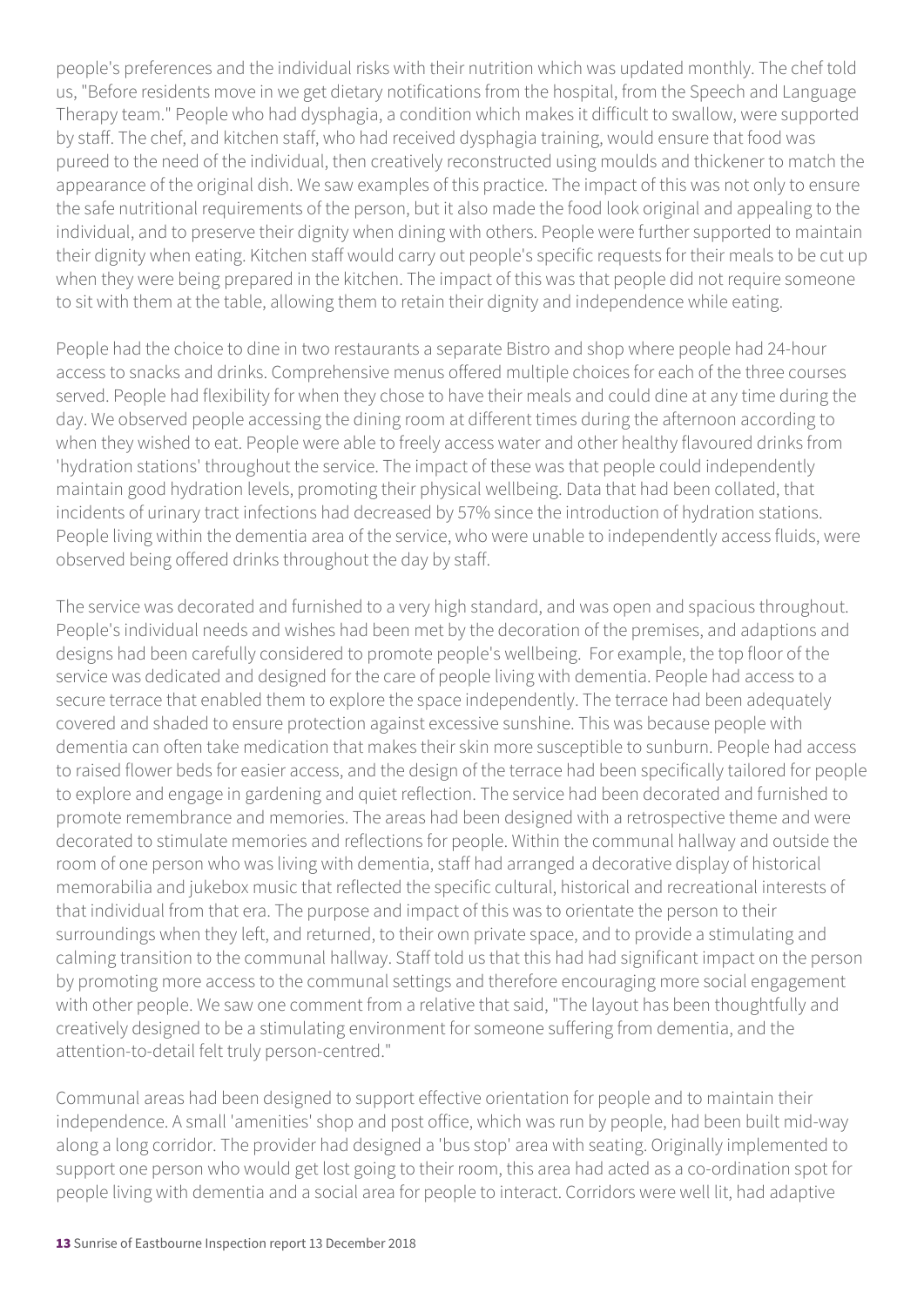hand rails and with regular seating, that promoted people's wellbeing by encouraging them to mobilise independently and safely. There was enhanced signage and visual aids throughout to make navigation easier for people with varying visual abilities. People had access to different areas to use for their preferred activities, including spa baths. There were many spaces for quiet reflection and for people to spend time with their families or visitors. The external grounds were accessible and well maintained, and had been paved to allow people of all mobilities and needs to safely mobilise, with or without the support of staff.

The provider was very proactive in ensuring that frameworks were in place for staff within the service and across organisations, to work together to deliver effective support. Staff contributed to three daily handovers on each unit of the home. Staff discussed up-to-date information on the wellbeing of each person that shift and what additional support was needed. The impact of this was that people received seamless and effective daily support from a staff team. One staff member told us, "We have a very comprehensive meeting every morning so we all know what is happening. We are a solid team with good communication." Staff participated in 'reflection' discussions at the end of each shift as an opportunity to discuss what had gone well and what improvements could be implemented. A staff member on the dementia unit told us that these sessions were very useful to unwind if the shift had been particularly challenging.

The Mental Capacity Act 2005 (MCA) provides a legal framework for making particular decisions on behalf of people who may lack the mental capacity to do so for themselves. The Act requires that, as far as possible, people make their own decisions and are helped to do so when needed. When they lack mental capacity to take particular decisions, any made on their behalf must be in their best interests and as least restrictive as possible. People can only be deprived of their liberty so that they can receive care and treatment when this is in their best interests and legally authorised under the MCA. The authorisation procedures for this in care homes and hospitals are called the Deprivation of Liberty Safeguards (DoLS).

The provider had implemented a DoLS tracker that provided clear oversight of the DoLS process within the service. Staff demonstrated a very good understanding of the Mental Capacity Act 2005, assessing the capacity of those who have been deemed to lack it, and the application of Deprivation of Liberty Safeguards. Staff spoke confidently about the five key principles of the MCA and of the impact that DoLS had on people. Best interest decisions had been documented to support decisions made and had been taken with the involvement, in all cases, of family members and relevant health professionals. The service had a nominated champion for mental capacity to seek best practice guidance and ensure that staff were kept up-to-date on guidance, practice changes and innovative approaches to obtaining consent.

There was a skilled and comprehensive approach to assess and determine people's capacity. The reminiscence co-ordinator told us, "I will always reassess capacity even for someone who has advanced dementia to ensure we are treating people fairly. I will assess multiple times in different environments and times of day to give people every opportunity to make decisions". This was demonstrated with an example where a person was assessed to have capacity through the flexible and comprehensive approach of staff. As a result of the provider's multiple approaches to assessing capacity, it was discovered that a sensory difficulty was preventing the person from fully communicating his wishes. By supporting the person to overcome the sensory barrier, they were deemed to have capacity. The impact of this is that the person continues to make decisions independently and is now appropriately supported in the service's assisted living wing.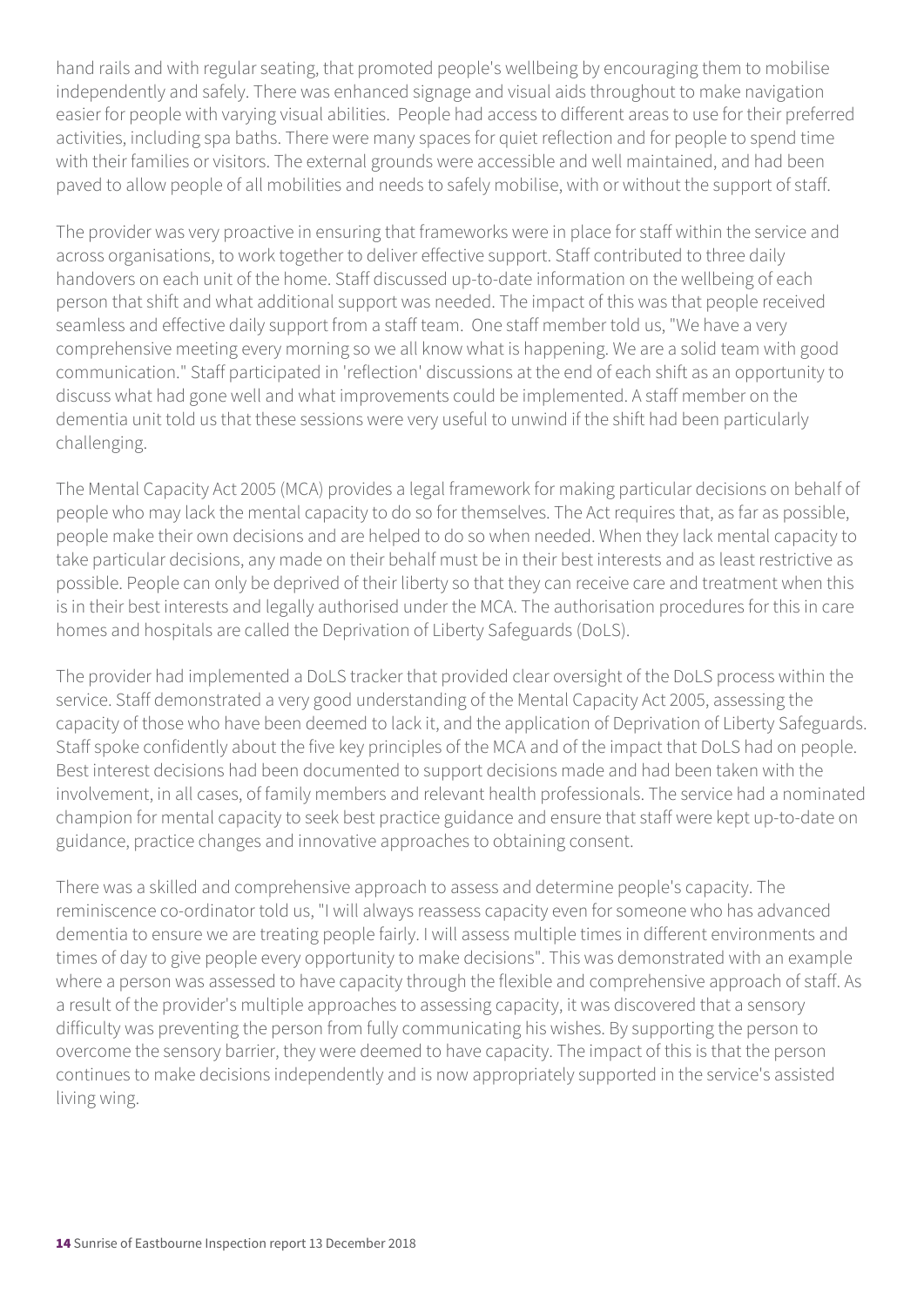### Is the service caring?

## Our findings

People and their relatives told us, without reservation, that the staff and management were very caring, kind and compassionate in the way they provided care. One person told us, "I can't think of a word to explain it, just wonderful. You can approach anybody. Everybody's helpful. So supportive, kind, quick." Feedback from one relative to the service said that the service was, "Loving, kind, happy safe, calm and personalised, giving dignity to everyone."

Staff were highly motivated to ensure that people received the highest standards of care. We observed warm, kind and caring interactions between staff and people. Observations confirmed that people were extremely comfortable when engaging with staff. Staff knew people well and adapted their support to ensure it was person-centred. One person told us, "Staff are second to none. So caring." One staff member told us, "We are always thinking of what we can do to make the home better for people, the culture is outstanding."

Staff were positively engaged in finding out about the histories, background and interests of the people they supported. This engagement was used to identify areas of support that could improve people's lives and wellbeing. One person had been supported through a period where they had become frail from refusing to eat and drink. In conjunction with health support, the person's designated care assistant spent days engaging with them and reflecting on their life and memories to support their emotional wellbeing. After discovering that the person wished to interact with horses again, which was their lifetime passion, the service arranged for the person, to spend a day at the local stables. Staff went further and arranged for a pony to visit the person who was bedbound in their room so they could touch the pony. The impact for the person of this caring and compassionate approach from staff was significant and staff saw a dramatic improvement in the person's emotional and physical wellbeing. Of the staffs caring approach to supporting people, one relative had commented, "All the staff go the extra mile, allowing a great deal of freedom, choice and understanding of individuals. There is excellent emotional and intellectual support."

Peoples equality and diversity was recognised and celebrated. The team's ethos, which the provider displays throughout the service, encourages staff and people to 'embrace diversity'. The provider actively promotes open discussion amongst staff to enable a supportive environment to develop. The provider demonstrated their inclusive values in actively extending support to a person from the Lesbian, Gay, Bisexual and Transgender (LGBT) community to attend the local LBGT festival that was very important to them. The person is also supported to access their choice of in house barber, a decision that is particularly important to them and reflects their choice based on their gender preference. People form the LGBT community are also provided with one to one support from the services' LGBT champion. An LGBT Champion at the service supports people, and staff, to ensure their needs are respected, whilst ensuring their rights and diversity are protected and celebrated. The service has people and staff members from diverse cultures and the provider looks to match carers with people to enable them to explore cultural needs. For example, the service supports people to celebrate an important religious festival in their calendar each year and uses staff from the same background to support them with this. The provider is also proactive in ensuring that diversity and cultural differences are promoted and supported amongst staff. For example,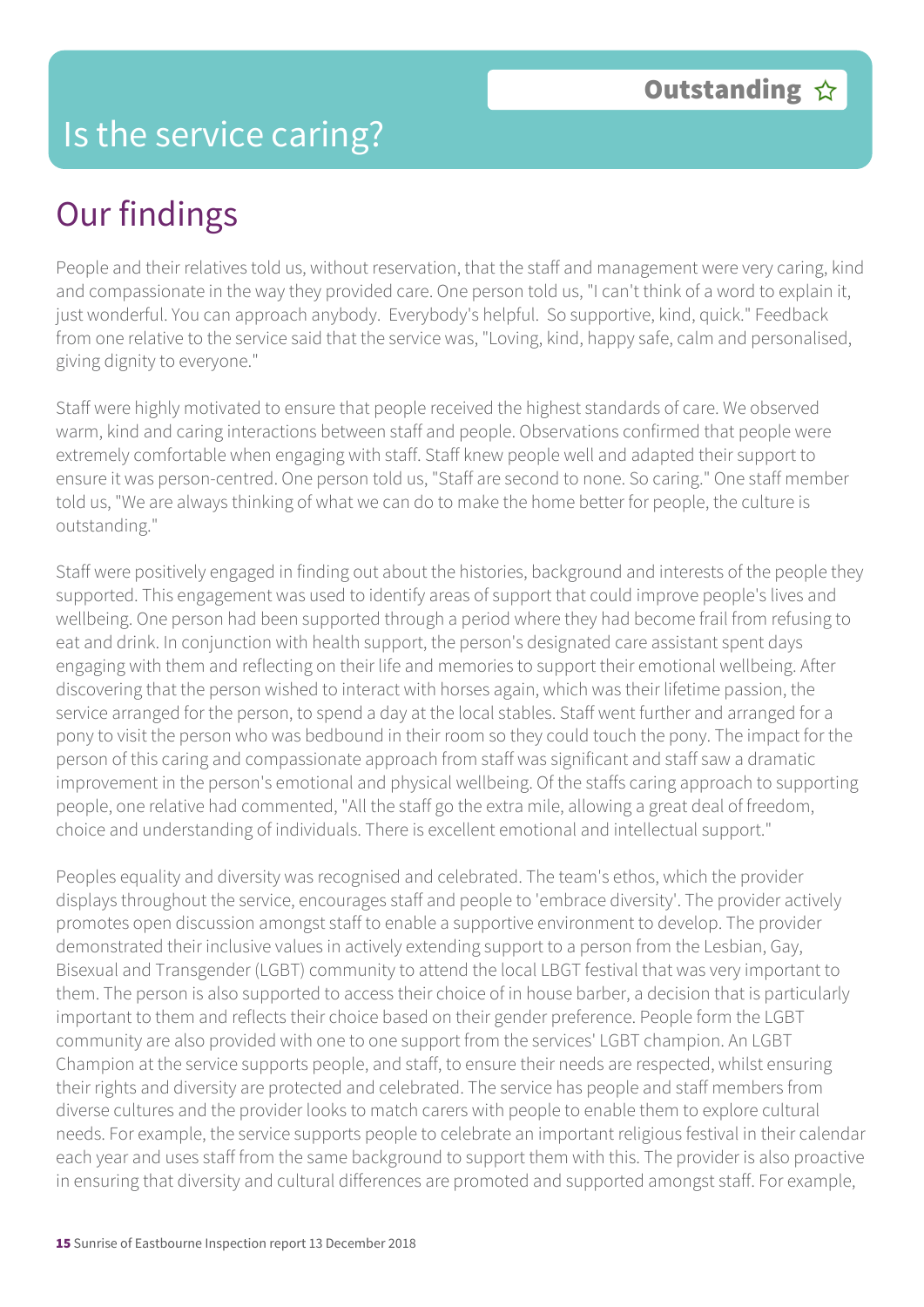the provider supports a staff member, who identifies themselves as gender neutral to wear a uniform that they feel comfortable in and which respects their choice and dignity. The impact of this is that the service maintains an open and honest relationships between staff and people where diversity issues are both protected and celebrated.

People interacted with each other and with staff enthusiastically and happily. Observations showed that staff were aware of how much personal interaction each person wanted and felt comfortable with. We observed staff constantly interacting with people on a one to one level when required, with staff offering warm touches, like holding hands or resting a hand on someone's arm when talking with them or when providing some additional emotional support when they felt they needed it. Staff recognised immediately if people were confused or upset and responded with compassion and kindness. We observed one staff member being very attentive to a person living with dementia who was showing signs of confusion and distress. The staff member showed immediate and genuine concern for the person and was able to quickly reassure them.

The provider and registered manager had embedded a proactive approach to ensure that staff had a very strong person-centred approach to the care they provided. The registered manager and coordinators led by example in this area. Staff spoke very positively, and without exception, about the caring environment and ethos that had been created. One staff member told us, "We as a team have a way of making people feel comfortable. It is about the way we do it which is having that something special in our approach. We always have time for the residents and nothing is too much." Another staff member told us, "All the team go above and beyond and think outside the box to meet people's needs and improve their quality life. The team often do little things in their own time because they care." The staff member cited an example where a staff member had proactively sourced a ticket for an important football match for a person who supported a local football team.

People received compassionate and personalised support to people when they first moved to the service. When new people moved to the service they received a dedicated carer to be with them for their entire first day, regardless of their level of need, to orientate to their surroundings and to settle them into the service. The impact of this is that it reduced the anxieties that people may develop during the transition from their own home environment, and provided people with a personalised and compassionate introduction to the service. One person, who was living with dementia, moved to the service from hospital after suffering a fall and seizure. Although previously assessed as requiring palliative care, the staff's caring and dedicated approach to their transition had a dramatic effect on their wellbeing. The person's relative had said, "My perception of the staff is that they have extraordinary patience, but also demonstrate genuine compassion and I'm sure this has contributed to my husband's growing strength and energy." Another relative commented about their family members support to move in, "The whole process of trying to find permanent residential care is very traumatic and nothing could compare to Sunrise. The whole process was so smooth and staff have been helpful and supportive every step of the way. It gives my sister and I great comfort to know our (relative) is being well looked after in a place that feels 'alive' and stimulating."

Staff were patient in often responding to some people's hesitance to engage in tasks and activities. One relative told us, "Staff encourage mum to get involved in activities, but she is not always wanting to join in, they leave her for a while and try again." Another person's support plan indicated the emotional and practical support they needed from staff, "I am an exuberant man with a great sense of humour. I love company and need lots of reassurance to feel safe. I sometimes forget where my wife is who has recently passed away. Please spend time with me I love to chat and enjoy discussing the times newspaper." We observed a staff member during the inspection sitting with the person creatively engaging him with stories from the newspaper they were reading together. The impact of this was that staff were particularly sensitive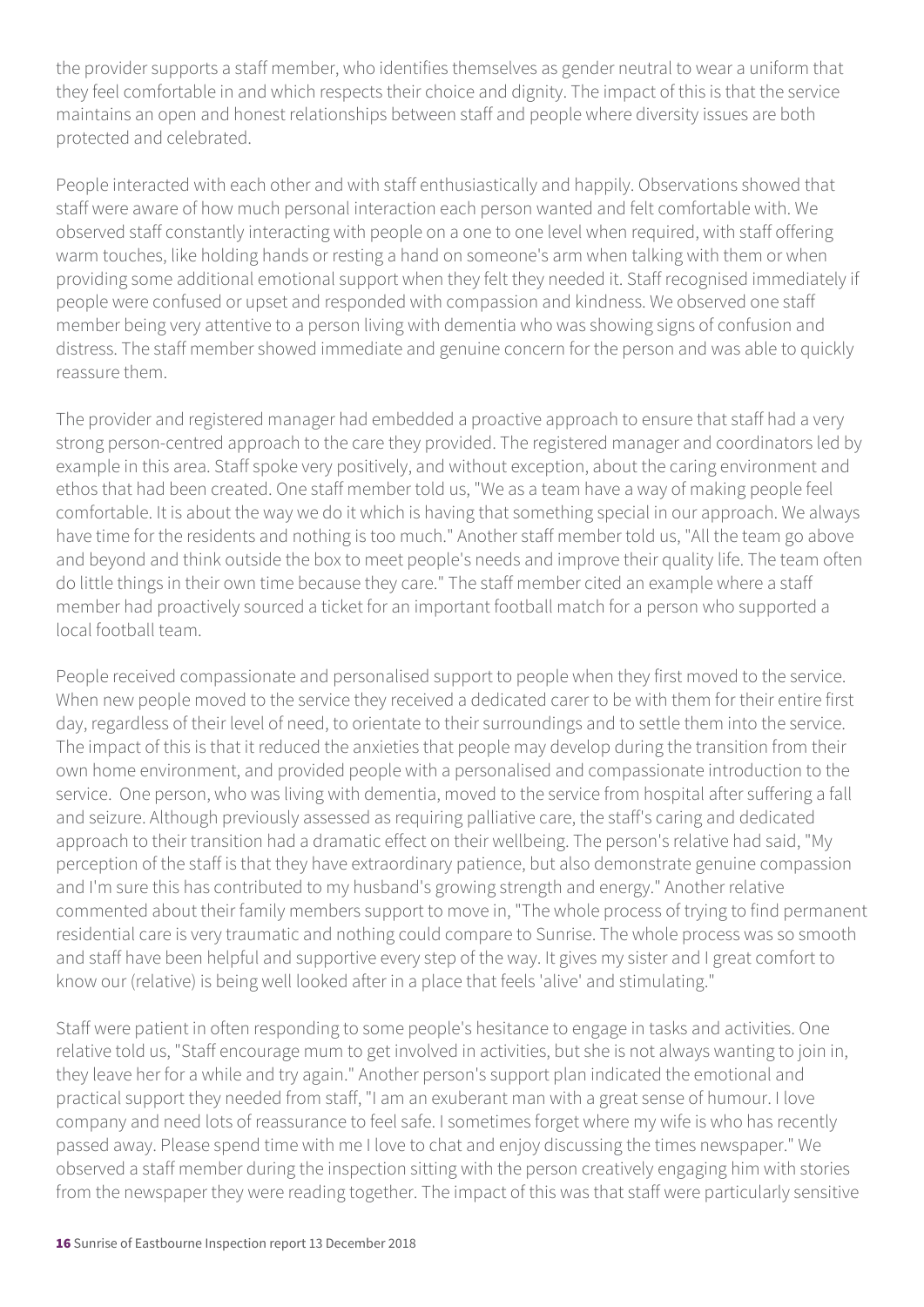to times when people needed caring and compassionate support, and delivered it in the way that they needed it.

People's views were actively sought, and acted upon, by staff, and were involved creatively in decisions about their care. People were involved in the development of their care plans in order to capture every element of their background and support needs. Care plans considered people's religious and spiritual needs, and documentation considered how people liked to express themselves. People's views were sought on the quality of new technology and products that the provider was looking to introduce. By seeking the opinions of people on what they found useful about the technology, they could identify what could make the products more effective. For example, dementia focused puzzles were trialled and people fed back that the colours weren't vivid enough to enable people to use them effectively.

People with communication difficulties were supported in creatively to ensure their views were obtained as much as possible. For example, one person who was living with dementia, had particularly challenging communication issues. The person's physical decline was such that they went from being able to communicate their views and wishes, to being sedentary and spending considerable time with their eyes closed. Staff identified certain activities that were more stimulating in encouraging the person to open their eyes and engage. Staff then integrated these activities into the person's care plan to ensure the person was given maximum opportunity to open their eyes and communicate their wishes and needs.

Respect for people's privacy and dignity, together with the promotion of their independence, was at the heart of the service's culture and values. Staff treated people with the utmost dignity and respect. Sufficient staff numbers, together with the caring ethos that staff possessed meant that they had time for people and could sustain and develop positive interactions. Throughout the inspection there was an atmosphere that was positive, happy and stimulating. One person told us, "It's brilliant. The whole atmosphere." This demonstrated that staff's training and their continuous development had contributed to the caring attitude being embedded across the service. Staff supported each other well and provided emotional support and words of support to each other that improved their own practices. This was reflected in the respect observed being given to people at the service. One person told us, "Staff show a lot of respect."

The provider was proactive in finding ways to promote and respect people's independence. One person, who was unfamiliar with the local area, was supported to visit their spouse in a local nursing home. Staff discussed with the person about using tracking technology that would allow them to independently visit their spouse but remain safe. With the person's consent, they have utilised this technology very effectively in independently exploring the local area. Another person, whose physical dexterity was limited, and who found it difficult to utilise cutlery to eat, was supported patiently and compassionately by staff to regain the skill. The person had identified an outcome of being able to dine, unsupported, at a family members wedding, which they were able to do. The impact of this promotion of independence was that their dignity was regained and promoted proudly to their family.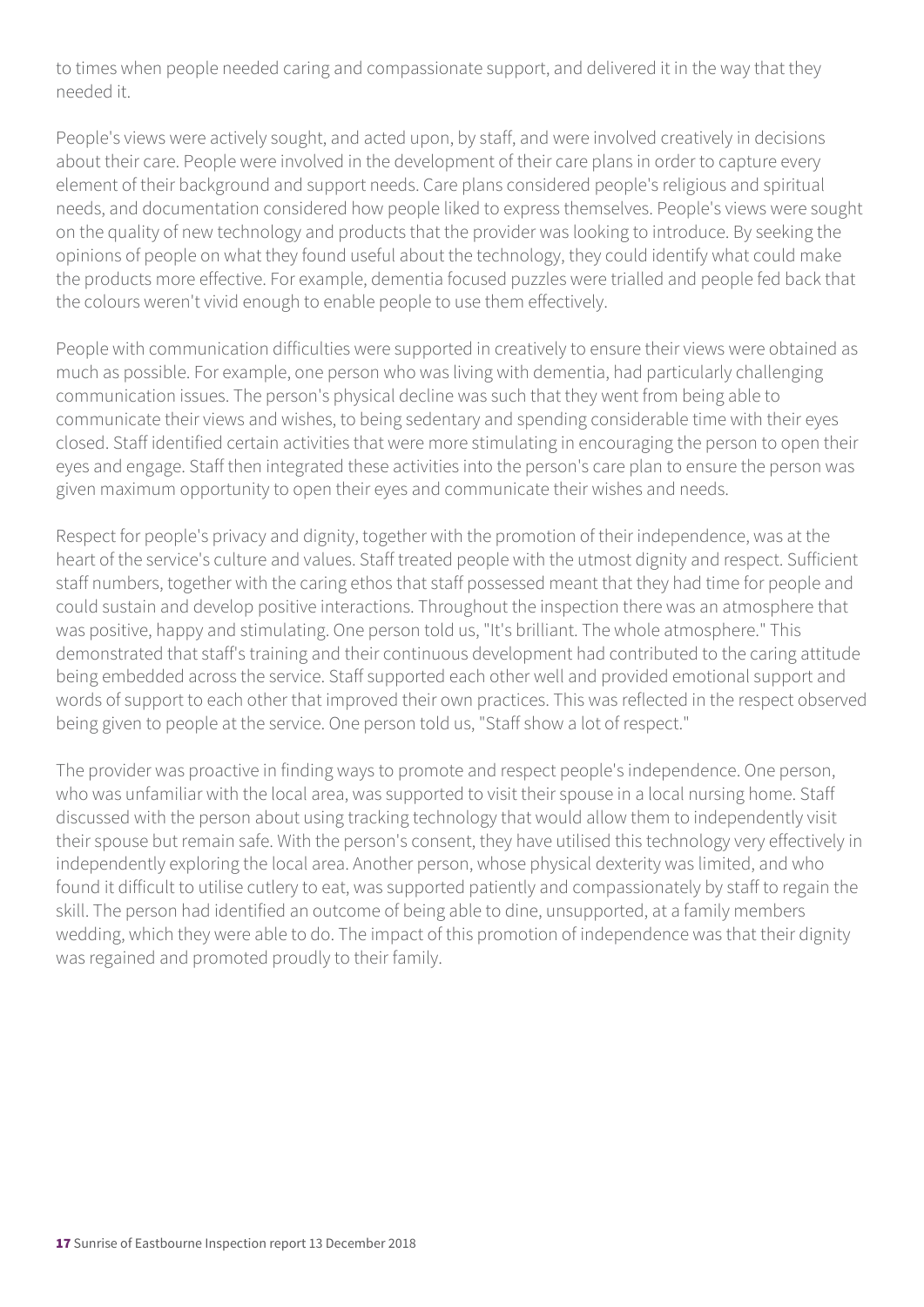## Is the service responsive?

## Our findings

People experienced a responsive service where staff went above and beyond to ensure people's needs, wishes and aspirations were at the forefront of everything they did. People, relatives and professionals consistently gave us feedback about how the service was exceptionally personalised to meet people's individual needs. One healthcare professional told us that the service was, "on the whole very personcentred." One staff member said, "We all care, we make it fresh, relevant and tailored to people's needs. Not everyone wants to do the same thing."

People were supported to live as full a life as possible. People's likes and dislikes were identified so they could be incorporated meaningfully into an activity for each person. People needs and wishes were supported through the innovative use of new technology. For example, within the reminiscence neighbourhood, consideration had been given to activities for those living with dementia. Staff continuously sought for ways to improve care so people had positive experiences and led fulfilling lives. There was an innovative approach to using technology to support people. People living with dementia were able to access a motion activated projector table, or Magic table as people named it. This was an interactive visual table for people within care settings to become involved in physical activities that stimulated movement, communication and mental engagement. This technology had been beneficial in improving the emotional wellbeing, co-ordination and communication of people. Staff had supported a person with very limited means of verbal communication, who rarely opened their eyes and was reluctant to engage in activities. The person was supported to explore the activities within the technology table and began to engage proactively in a swiping programme that required adding colours to detailed pictures. Staff obtained feedback on what gave the person pleasure from the repetition of certain activities, which has allowed staff to tailor other activities around them. The technology has also improved the person's physical wellbeing by increasing their upper body mobility through interacting with the table. One comment from a person's relative was, "We have never seen such a lovely place for the dementia patients you have in your care. They all appeared very happy and all doing different things to keep active."

People had access to a gardening club and extensive garden areas, which they were empowered to organise and maintain. People had made decisions on the layout and contents of the communal garden areas, and were able to help themselves to the fruit and produce they had been supported to plant and care for. People living with dementia were involved in an annual project to make hanging baskets, which they did in conjunction with staff from a local nursery. People had access to a large lounge where they could watch films on a large cinema screen that the provider had installed following a number of requests from people. The popularity of this prompted the management to organise a Golden Oldies Club for people where they could watch films of previous eras and were served popcorn and ice cream by staff.

People's life histories and interests were used effectively to provide person-centred activities. For example, one person living with dementia who often expressed distressed behaviour when engaging in social situation, was known to increase their engagement with the aid of classical music and singing. Staff supported the person to attend a prominent classical concert. Staff demonstrated a willingness to open personalised activities out to the wider service and staged a 'Last Night at the Proms' concert at the service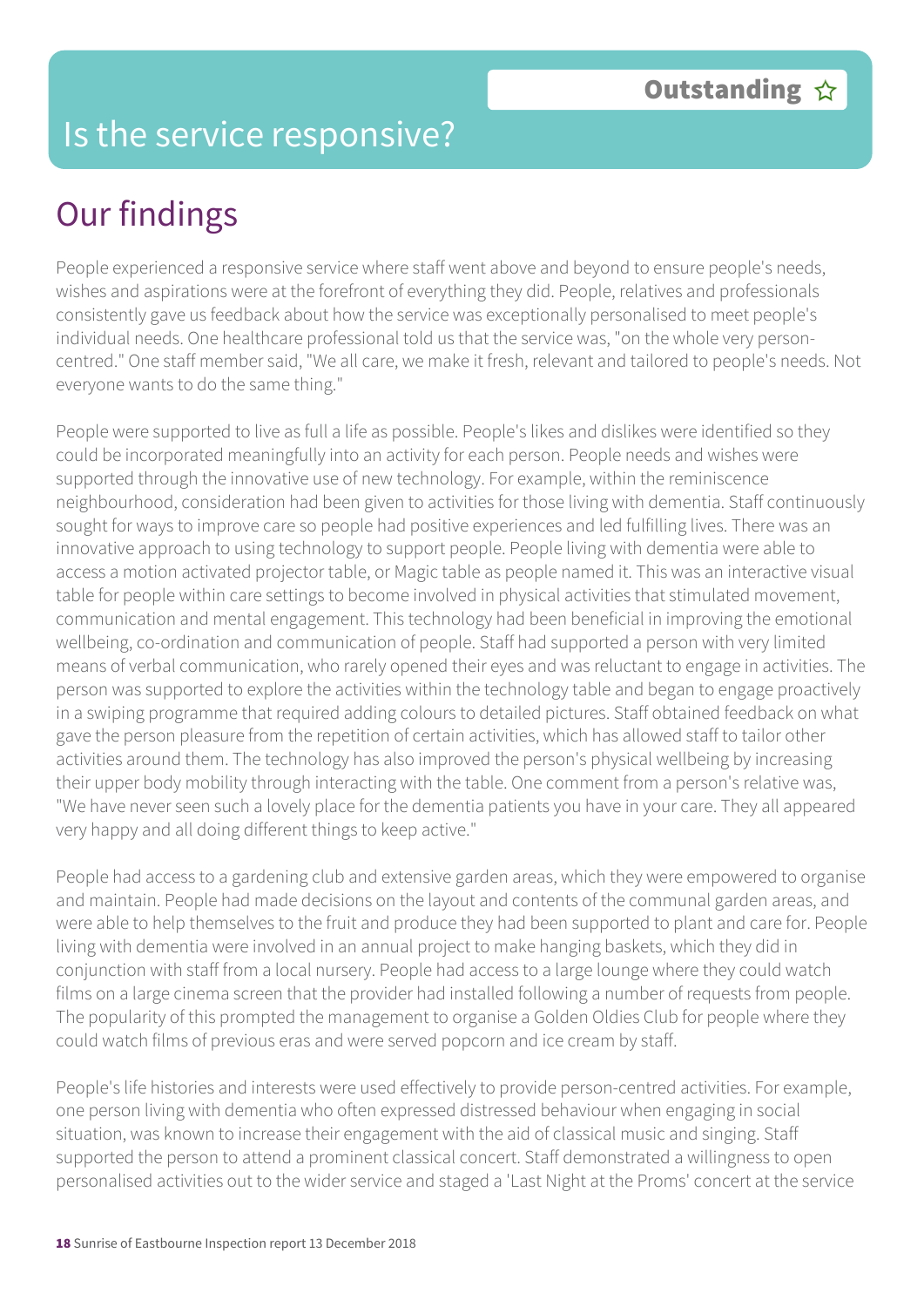where people experienced the trappings of a night out. People had access to an extensive and wide variety of activities which they selected themselves. An interactive television was used for people to complete quizzes and activities. People had access to a pool table and a well-stocked library to promote mental stimulation. We observed people engaging enthusiastically with the activities coordinator in a giant interactive crossword puzzle, a regular session that people informed us they found very enjoyable and stimulating.

People requests for further activities to encourage exercise and promote their physical wellbeing had been responded to. In partnership with a local rehabilitation company that specialised in neurological physiotherapy, the provider introduced sofa cycling machines, designed for the older population. The impact of this was that people could safely engage in an activity that enhanced their physical wellbeing. At the time of the inspection, the provider was trialling a virtual reality system whereby people could undertake this activity in front of a big screen that would track their progress though bespoke routes in the local area, to give the feeling of real outdoor cycling. Aromatherapy scents and installed mood lighting were located around the Reminiscence wing to stimulate people's senses. People could experience personalised pampering sessions in areas specifically designed for women and a parlour for men. A small shop was located in the communal area where people could purchase small items and toiletries. The shop was run by both people and staff and had allowed people who were former shopkeepers to gain a sense of fulfilment and dignity through supporting other people at the service.

A staff 'Host' role had recently been developed which had been specifically designed to support people to bridge the gap between care and activities. Staff told us about one person who had experienced a difficult relationship with one close relative, in part due to the relative's lack of understanding about their family members dementia. The host acted as a support to the person when they engaged in social activities and private events with their relative. The host was able to act as mediator, and interpret actions and responses by the person, to their relative. The impact of this role for this person was that it supported them to maintain, and improve, this important relationship with their relative.

Staff used creative methods of physical rehabilitation to stimulate and encourage the independence of people. For example, one person was observed, by staff, attempting to eat using utensils despite being unable to eat independently for years. Staff began working with the individual over months to utilise flexible ball exercises to build up strength and dexterity in their hands, with a goal of eating independently utilising cutlery. With this support from staff the individual could eat independently again. The person's success in being enabled to recover this skill was reflected and demonstrated at a family celebration where he could eat with dignity and independence. One person was living with advanced Parkinson's disease. Whilst living at home, the person had found it easier to mobilise on the floor due to their condition. Staff ensured that this information was prominent in their care plan and ensured that their environment was considered to allow them to continue to exercise this choice safely.

Staff used an electronic system for staff to document the support they had given people, and used laptops or station mounted units on the walls to complete this. We observed a staff member using the system to record their interactions with a person they had just supported. The staff member explained that this system had significantly cut down the time writing notes and that they could, "Now spend more time with the residents." Staff told us that they preferred the system as it provided up-to-date daily information and they could log the support as they completed it. The system also positively impacted on the responsiveness of staff. Staff could enter alerts on the system, for example when people had suffered a fall. The alerts were transferred directly to the nursing station to ensure rapid medical response in the event of falls.

Staff were exceptionally responsive to people's individual's needs. When providing personal care to people,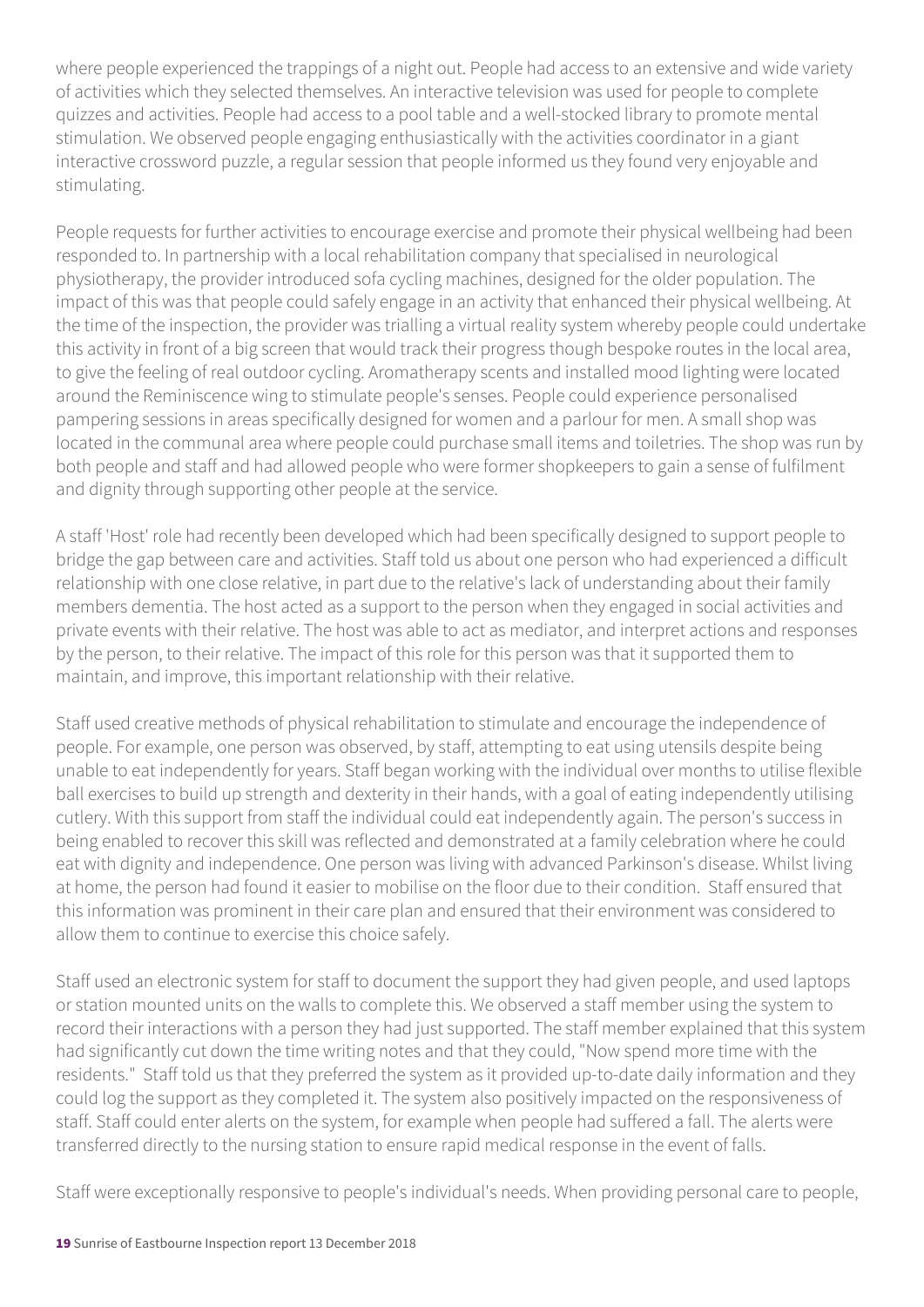staff were diligent in ensuring that care was delivered how the person wished for it to be. One staff member told us, "If people refuse personal care we try different approaches and we allocate staff to peoples choices. We work in a very fluid way." We observed staff responding to a person's specific preferences during a medication round. One person has specific requirements on how they wished for their medication to be dispensed and administered to them. The lead nurse stated, "She prefers you to mix the sachet in water in front of her." This information was being given to a new nurse who was shadowing the more experienced lead nurse. The impact of this is that not only are people's specific nursing needs delivered to them in a way they wished, but that person-centred information was being shared between staff.

We observed a handover session where staff discussed a new resident who was moving into the dementia unit that day. The neighbourhood co-ordinator provided staff with an excellent background history of the person, that included specific details about their life, their likes and dislikes and as well as important care and support needs. Staff were actively engaged in discussions and showed a genuine and warm enthusiasm for the new person arriving at the service.

The provider was proactive in ensuring that the service complied with Accessible Information Standards. These are standards introduced by the government in 2016 to make sure that people with a disability or sensory loss are given information in a way they can understand. Signage was provided with braille throughout the service for people with visual impairments. The provider also provided a hearing loop for people with hearing issues. Staff utilized talking books and newspapers and documents with large print to make sure people understand the information they receive.

People knew how to make complaints and told us that actions were taken to address any concerns they had. We saw evidence of responsive and timely acknowledgements to people who had raised concerns. Where it was deemed necessary, the provider had arranged meetings with complainants to apologise and discuss where improvements were to be made. The service was proactive in ensuring improvements had been made because of concerns. One complaint prompted a service review and had resulted in the provision of additional suctioning equipment that was used to remove substances from a person's airway. We saw positive feedback from a relative on how staff had handled their complaint when they had called the service. The relative praised the staff member for ensuring that they spoke to a member of the nursing staff quickly, stating "He explained (person's) condition very calmly, with compassion, in layman's terms. He answered my questions, and upon my asking gave me the benefit of his experience when faced with these symptoms before". People told us that they would be happy to raise concerns and would speak to any of the staff or management if they needed to.

People received compassionate and dignified end of life care that respected their wishes. The provider's support extended fully to family members and those closest to the person. People were given the opportunity to discuss their end of life care and this information was documented in Peace Plans, which recorded the person's wishes for how they wished to be cared for. Advice had been sought from external healthcare professionals, equipment hired if needed and anticipatory medicines had been prescribed and were stored at the home, should people require them. Anticipatory medicines are medicines that have been prescribed prior to a person requiring their use. Staff received end of life care training from staff at the local hospice. One example of a compassionate response by the service to the passing of a person at the service was shown. Staff placed a picture and candles on top of the piano in the main lobby so that the person's memory could be shared by others they lived with. People and staff showed their respect by lining up when the person left the service for last time. We observed several comments from relatives about the quality of compassionate support that staff gave them and their family members at the end of their lives. One family member said, "Our father was only with you for three weeks but they were possibly some of the most important weeks of his life. They were his last and each and every one of you gave him peace and comfort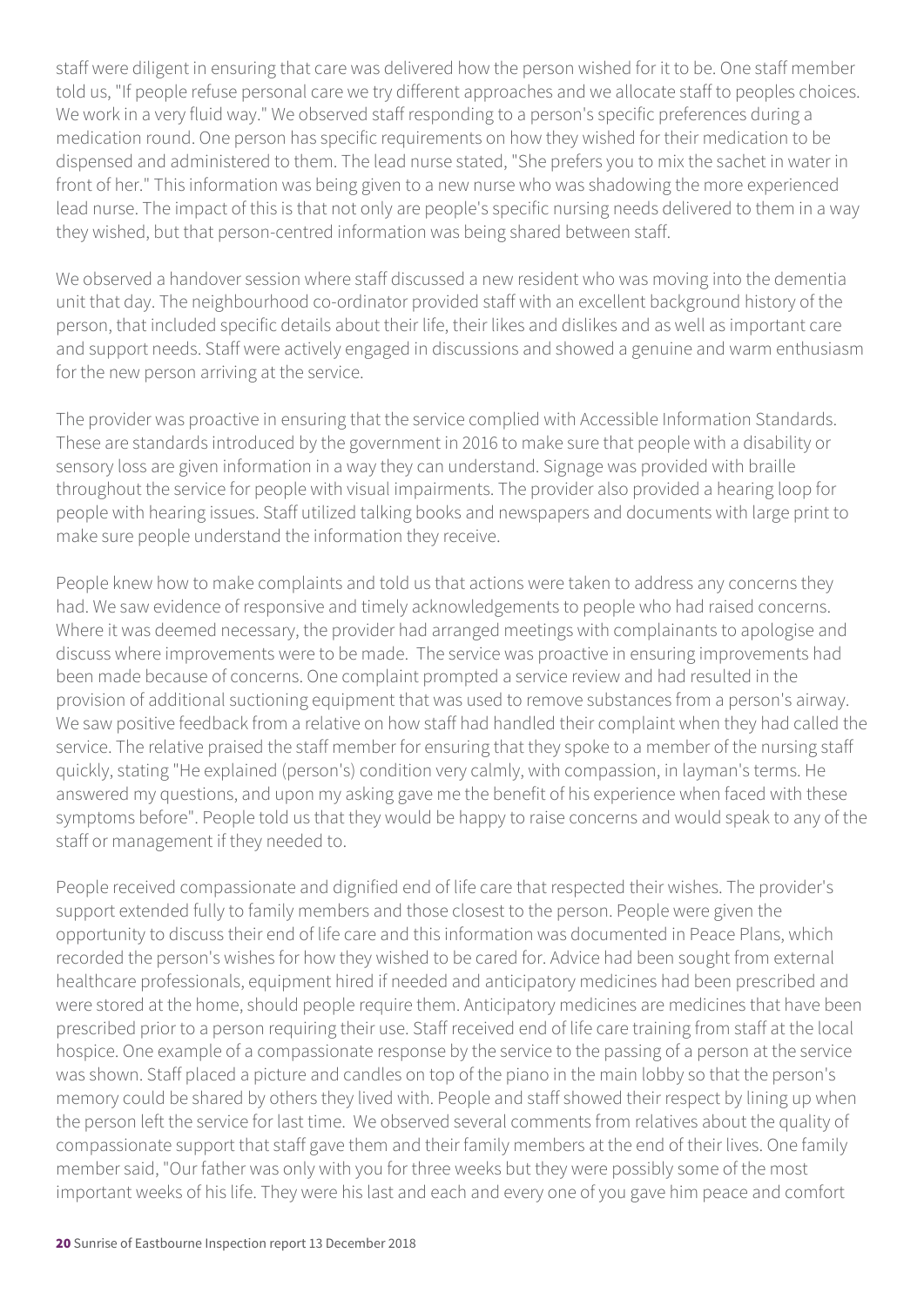and great, great kindness. Your kindness and compassion extended to all of this family members."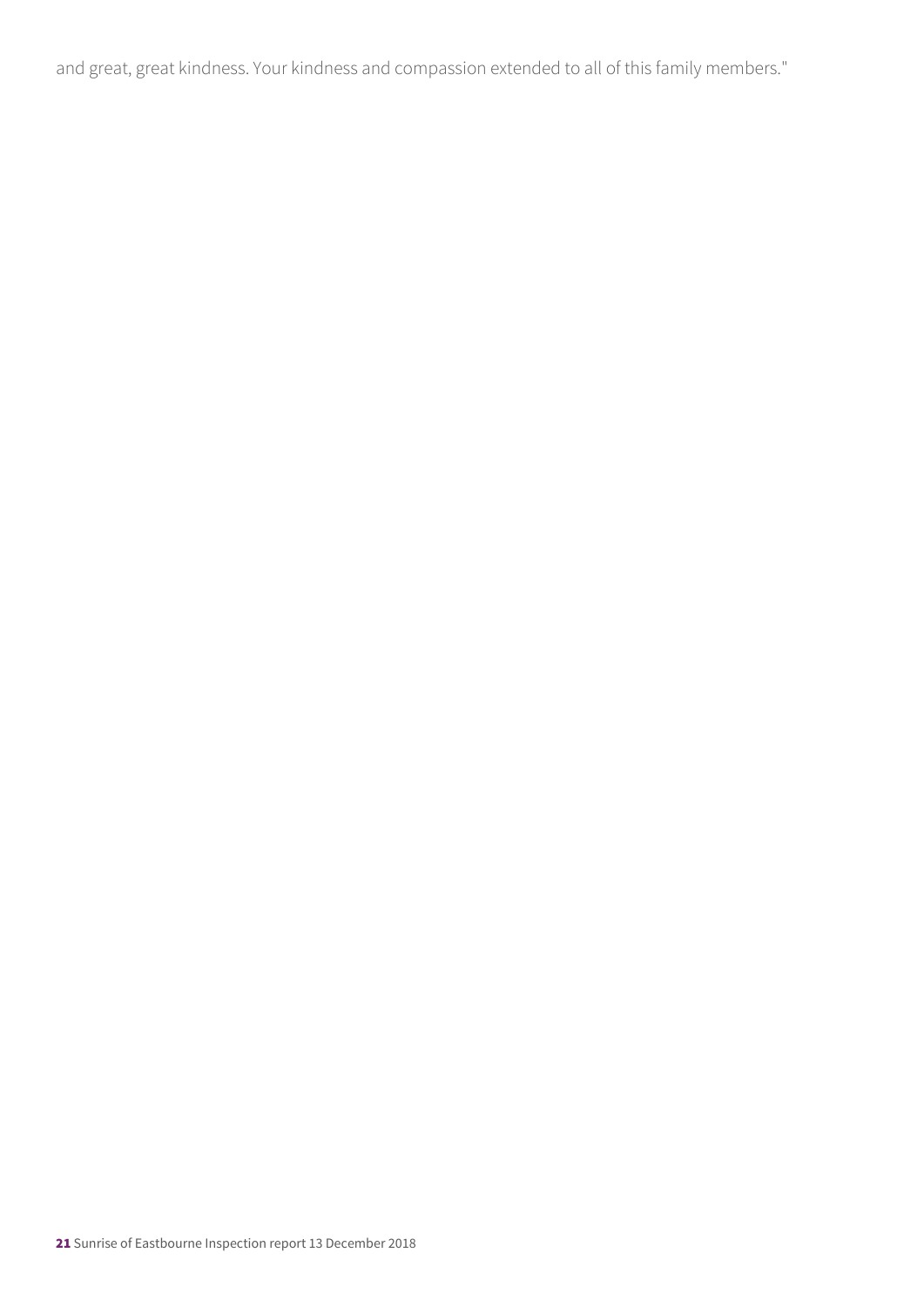## Is the service well-led?

## Our findings

People at Sunrise benefited from an exceptionally strong management team and proactive provider who made people at the centre of the work they did. The registered manager had a clear vision of the direction and standards she wished to see at the service. The management team worked hard to ensure that care and support continuously improves and that people experienced a better quality of life. The management and provider were very effective in conveying their vision and values to staff so that person centred care was at the forefront of the support they delivered.

People were actively supported by a leadership team to be engaged and involved. People had been supported to establish strong links with the local community and public that had enriched their lives considerably. For example, senior staff had attended a local school to give a talk and engage with younger students about living with dementia. Following this talk, people within the reminiscence neighbourhood linked up with students from the school to assist them with an art project. At the service, students were paired with people to create tactile fabric art that was based on an aspect of the life of the person at the service. People could relay elements of their lives and personal histories with students, who then donated the collaborative art work back to the residents to display. In line with this approach of engaging people with younger generations within in the community, the service has looked to extend its approach to intergenerational therapy. Intergenerational therapy looks to improve the cognitive functioning, as well as the social and emotional wellbeing of older adults, through engagement with younger generations. The management organised for children from a local nursery school to attend the service and interact with people in activities, such as the interactive magic table.

The management team was proactive in engaging people in community projects and fundraising activities. On a weekly basis, people within the reminiscence neighbourhood bake biscuits and sell them to family and visitors to raise money for a charity that they chose dealing with animal welfare. There were established links with local emergency services and their personnel, such as police and ambulance, for dementia friend sessions. Emergency personnel were encouraged to drop into the service to meet and have coffee with people and to establish closer links with staff.

The service successfully worked with other external organisations as part of their development and sharing of best practice. Registered nurses and champions formed partnerships with tissue viability nurses, healogic specialists and orthopaedic consultants to successfully implement innovative practices for the treatment of wounds. The service has appointed Link nurses who work in partnership with, and receive specialist training from, professionals in falls management, continence, infection control and dysphagia. These close links ensure that staff deliver up-to-date care and treatment methods, and best practice, to people at the service. The provider worked in partnership with the Alzheimer's Society, the local Community Dementia Team and the police to develop Sunrise as a 'safe haven' for people living with dementia in the community who found themselves in crisis or immediate need. The service would act as a place of safety for that person until the necessary authorities intervened and support could be provided. The management team were at the forefront of promoting dementia awareness and seeking to embed outstanding practice in dementia support throughout the service. The registered and deputy managers had formed partnerships with the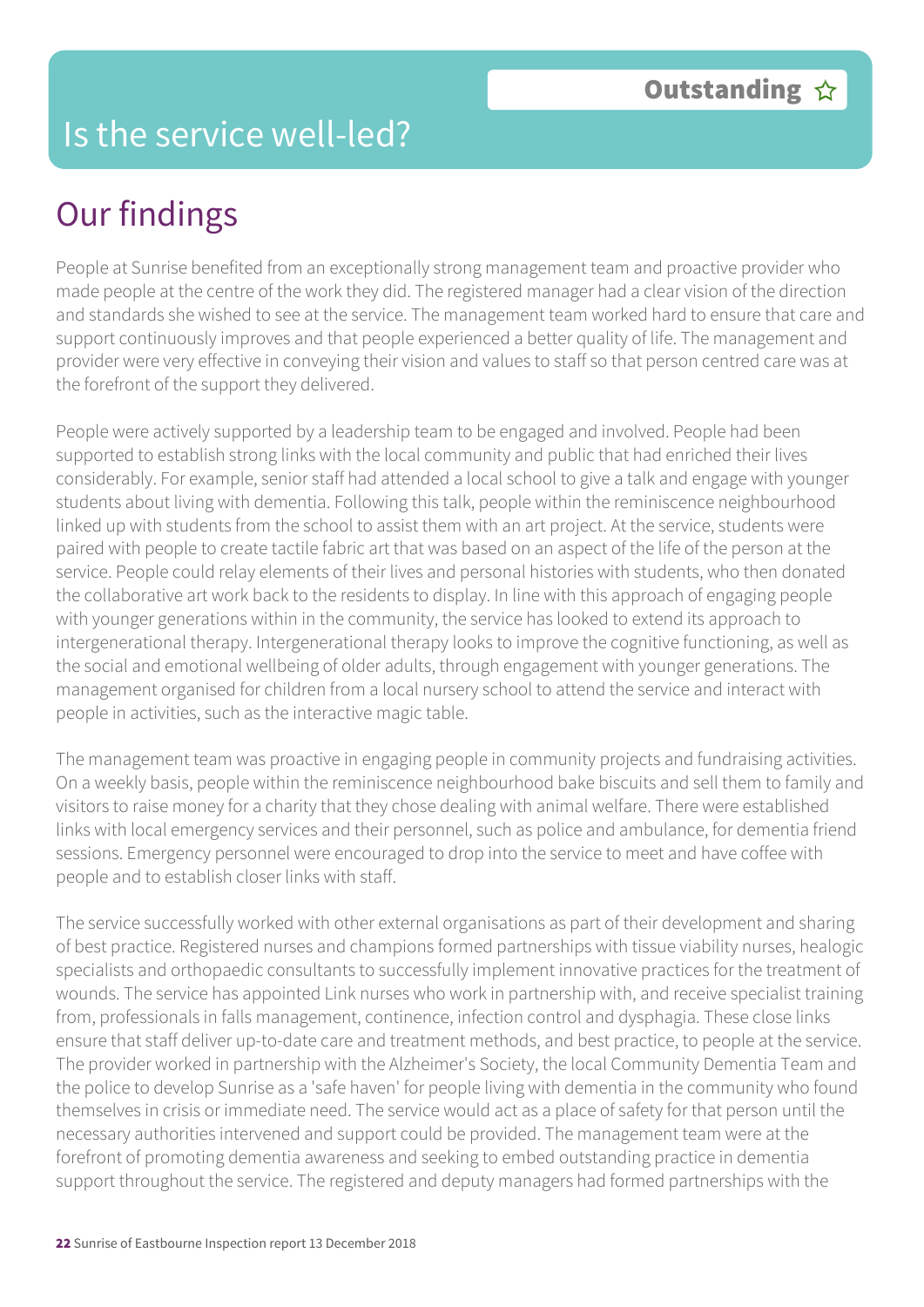Alzheimer's Society to train as Dementia Champions. They have used these roles to share knowledge and guidance on the personal impact of dementia and what others can do to support people.

The providers commitment to continuous learning and improvement was embedded in the learning opportunities and training framework it offered to staff. The staff were actively encouraged to develop leadership skills and pursue extended learning in areas of specialist support. A member of staff had completed a teaching course with Parkinson's UK to become an accredited trainer for the charity. This learning and training is cascaded to staff to ensure continuous and sustained improvement in the delivery of care to people living with parkinson's disease. There was a clear career pathway that offered leadership training and development that was tailored for all staff. There were two fully trained nursing mentors, with a further two members of staff completing the training at University, so that the service could take on, and mentor, nursing students. The provider also organised regular Nursing Alliance meetings at the service. These were forums for other nurses within the care sector to visit the service and gain support, share best practice and training advice with staff. The impact is that nurses will keep up to date with current medical practices and introduce student nurses to working in the care sector, as well as ensuring that clinical governance at the service stayed at the forefront of leading practices.

The managements drive to enrich the lives of people through the continuous improvement of staff and care delivery was evidenced in the awards that had been achieved nationally. Staff had been rewarded for their outstanding engagement with people at Sunrise. The reminiscence co-ordinator was the recipient of the Resident Engagement award at the National Care Awards. This is a national event recognising excellence throughout the care industry. The website states the awards were "created to highlight and pay tribute to the care home teams making an outstanding contribution to caring." This was in recognition of the work undertaken to involve people in sharing their views to make improvements in the care and support provided. The service were also finalists at the National Dementia Awards for Best Dementia Team and Dementia Care Inspiring Leader. The service had also been recognised for the development and quality of the food it provided when it was awarded the National Association of Care Catering's 2015 award for Care Establishment of the Year. The provider had introduced other staff engagement strategies such as the Heart and Soul Awards, which looks to recognise and reward staff across the wider company for above and beyond delivery of care. We observed the impact of this through our conversations with people and staff. Staff told us how proud they were of the service's accomplishments and these successes drove them on to make further improvements. One staff member told us, "We are always thinking of what we can do to make the home better for people, the culture is outstanding."

The views of people using the service, relatives and staff were at the core of quality monitoring and assurance arrangements. The providers ethos of continuous improvement to drive positive changes in the service was evidenced in its efforts to obtain feedback and to involve people, their relatives and staff. People and their relatives were involved in the development of their own Individual Service Plans to allow a more detailed and personalised approach to care planning. Family members of people in the Reminiscence neighbourhood are invited to a quarterly meeting to advocate and represent residents living with dementia. We saw evidence of regular and comprehensive Resident's Council Meetings which are held monthly. Minutes of these meetings showed that residents questions were a priority for staff to address where required. Residents are also invited to feedback their views and suggestions through an annual resident survey. Staff surveys are completed externally to allow a transparent and independent approach to feedback. The provider was exceptionally responsive in making comprehensive changes because of feedback it received from people and relatives. For example, a daily call bell audit was introduced following feedback from surveys undertaken in 2017. Daily audit information was analysed and discussed at daily 'huddle' meetings so that staff could discuss improvements and suggest resolutions to any issues raised. This impact of this was exceptionally well monitored and responsive practice in ensuring people remained